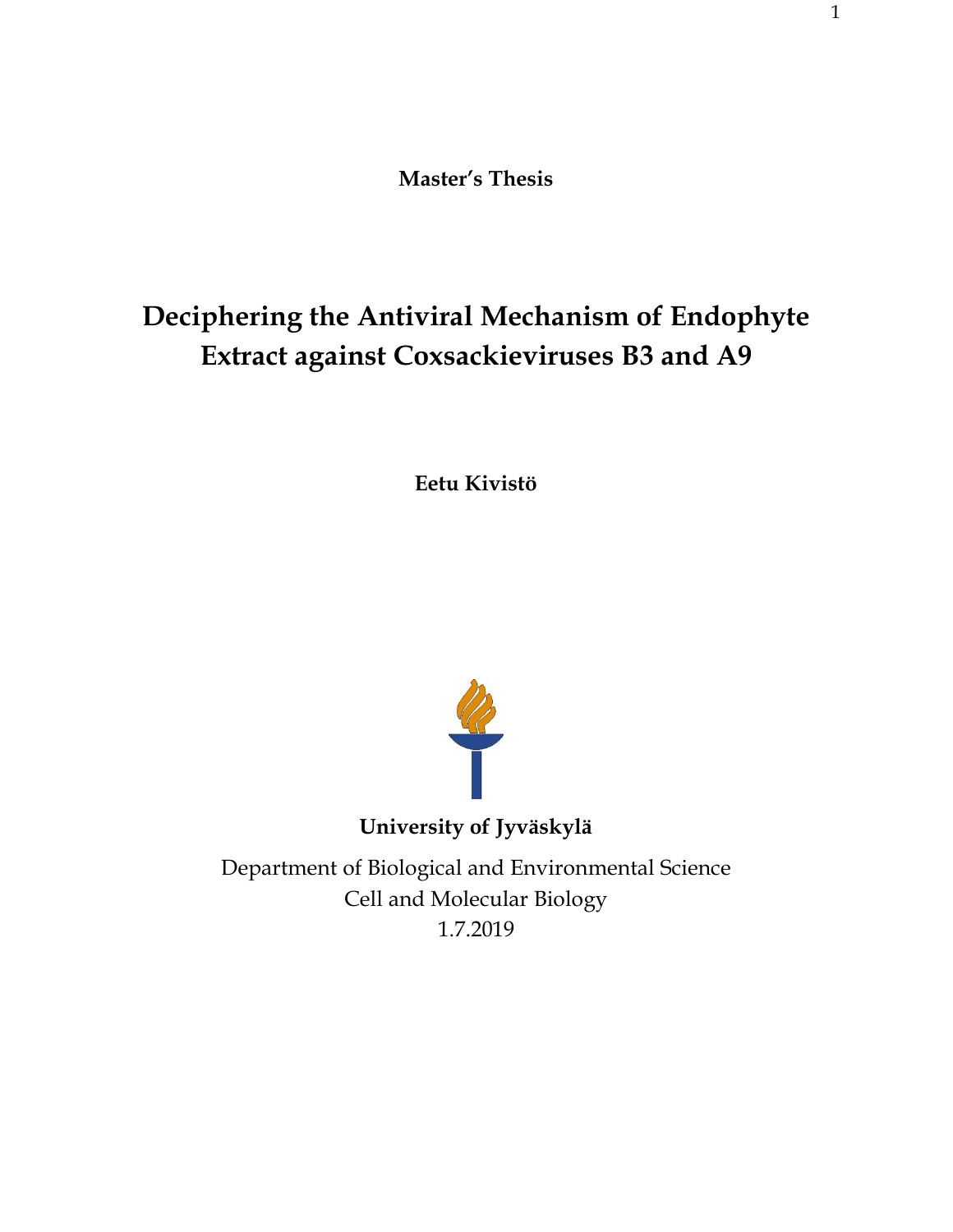# UNIVERSITY OF JYVÄSKYLÄ, Faculty of Mathematics and Science Department of Biological and Environmental Science Cell and Molecular Biology

| Eetu Kivistö: | Deciphering the Antiviral Mechanism of Endophyte Extract |
|---------------|----------------------------------------------------------|
|               | against Coxsackieviruses B3 and A9                       |
| MSc thesis:   | 35 p.                                                    |
| Supervisors:  | Docent Varpu Marjomäki and Dhanik Reshamwala, M.Sc.      |
|               | 07 / 2019                                                |

**\_\_\_\_\_\_\_\_\_\_\_\_\_\_\_\_\_\_\_\_\_\_\_\_\_\_\_\_\_\_\_\_\_\_\_\_\_\_\_\_\_\_\_\_\_\_\_\_\_\_\_\_\_\_\_\_\_\_\_\_\_\_\_\_\_\_\_\_\_\_\_\_\_\_\_\_\_\_\_\_\_\_\_\_\_\_\_\_\_\_\_\_\_**

Enteroviruses can cause acute and chronic infections. The only available vaccine is against poliovirus and vaccines cannot help if the infection is already present. As such, antivirals are needed to fight enterovirus infections. A potential source for novel antiviral compounds are endophyte extracts. In this experiment, we studied extracts from fungal endophytes that had previously shown antiviral activity against coxsackieviruses B3 and A9. The aim was to determine the antiviral target of the extracts. Radioactive viruses were created using <sup>35</sup>S-labeled amino acids to be used in a binding assay. The binding assay showed that the extracts do not inhibit the binding of the virus on the cell surface and might even increase it in some cases. An ATP-assay was performed to determine the cytotoxicity of the extracts and all were found to be non-cytotoxic. Finally, a pretreatment experiment where cells were incubated with extract before infection was used to determine if host cell factors are affected to produce the antiviral effect. No such results were found and thus it is most likely that the extracts have an immediate effect on the virus capsid itself. Follow-up research on the currently unknown composition of the extracts will shed more light on this subject.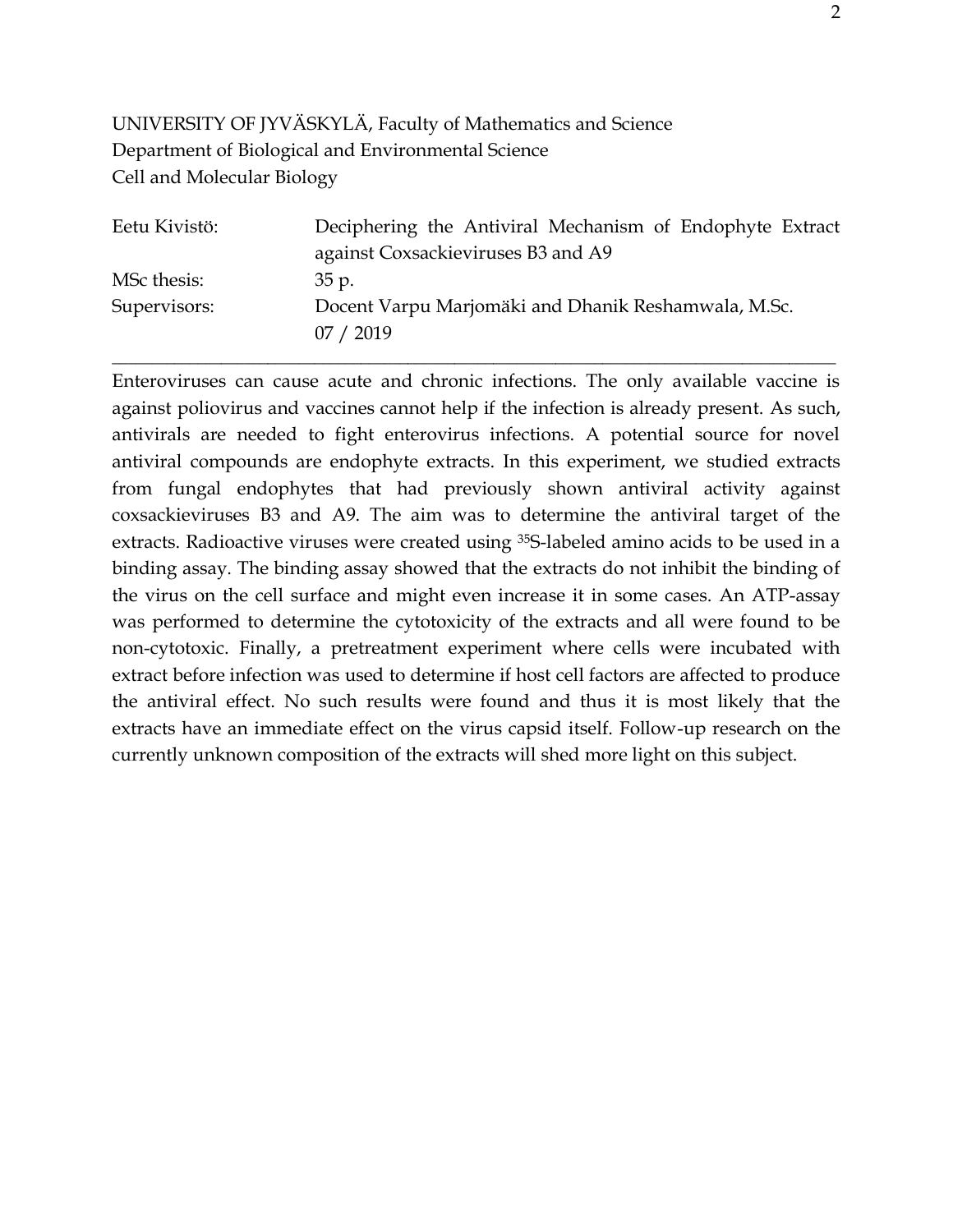# JYVÄSKYLÄN YLIOPISTO, Matemaattis-luonnontieteellinen tiedekunta Bio- ja ympäristötieteiden laitos Solu- ja molekyylibiologia

| Eetu Kivistö:         | Endophyyttiuutteiden antiviraalisten mekanismien selvitys |  |  |
|-----------------------|-----------------------------------------------------------|--|--|
|                       | coxsackievirus B3 ja A9 vastaan                           |  |  |
| Pro gradu -tutkielma: | 35s.                                                      |  |  |
| Työn ohjaajat:        | Dosentti Varpu Marjomäki ja Dhanik Reshamwala, FM         |  |  |
|                       | 07 / 2019                                                 |  |  |

**\_\_\_\_\_\_\_\_\_\_\_\_\_\_\_\_\_\_\_\_\_\_\_\_\_\_\_\_\_\_\_\_\_\_\_\_\_\_\_\_\_\_\_\_\_\_\_\_\_\_\_\_\_\_\_\_\_\_\_\_\_\_\_\_\_\_\_\_\_\_\_\_\_\_\_\_\_\_\_\_\_\_\_\_\_\_\_\_\_\_\_\_\_**

Enterovirukset voivat aiheuttaa nuhamaisten oireiden lisäksi vakavia, jopa kroonisia, sairauksia. Enteroviruksia vastaan ei ole saatavilla rokotteita, poliovirusta lukuun ottamatta. Antiviraalisia lääkkeitä on kehitettävä virustartuntojen hoitoa varten. Endofyyttiuutteet ovat mahdollinen tutkimuskohde, joista viruksia vastaan tehoavia aineita voisi löytää. Tässä tutkimuksessa tutkimme endofyyttiuutteita, jotka olivat aiemmin osoittautuneet tehokkaiksi coxsackieviruksia B3 ja A9 vastaan. Radioaktiivisia, <sup>35</sup>S –merkittyjä viruksia luotiin koetta varten, jossa tutkimme uutteiden vaikutusta virusten kykyyn sitoutua solun pinnalle. Uutteilla ei havaittu olevan tilastollisesti merkittävää sitoutumista häiritsevää vaikutusta, mutta joissain tapauksissa ne lisäsivät sitoutumista. Sytotoksisuuskokeilla määriteltiin uutteiden vaikutus solujen elinkykyyn. Uutteet eivät osoittautuneet sytotoksisiksi. Soluja altistettiin uutteille ennen infektiota, jotta mahdolliset uutteiden vaikutukset solujen sisäisiin mekanismeihin selviäisivät. Tuloksien perusteella uutteilla ei ollut vaikutusta tällä tavalla. Vaikuttaa siis siltä, että tutkitut endofyyttiuutteet vaikuttavat suoraan viruspartikkeleihin ja täten estävät infektiota. Jatkotutkimukset uutteiden sisällöistä ovat suositeltuja ja ne voisivat tarjota lisätietoa niiden antiviraalisista mekanismeista.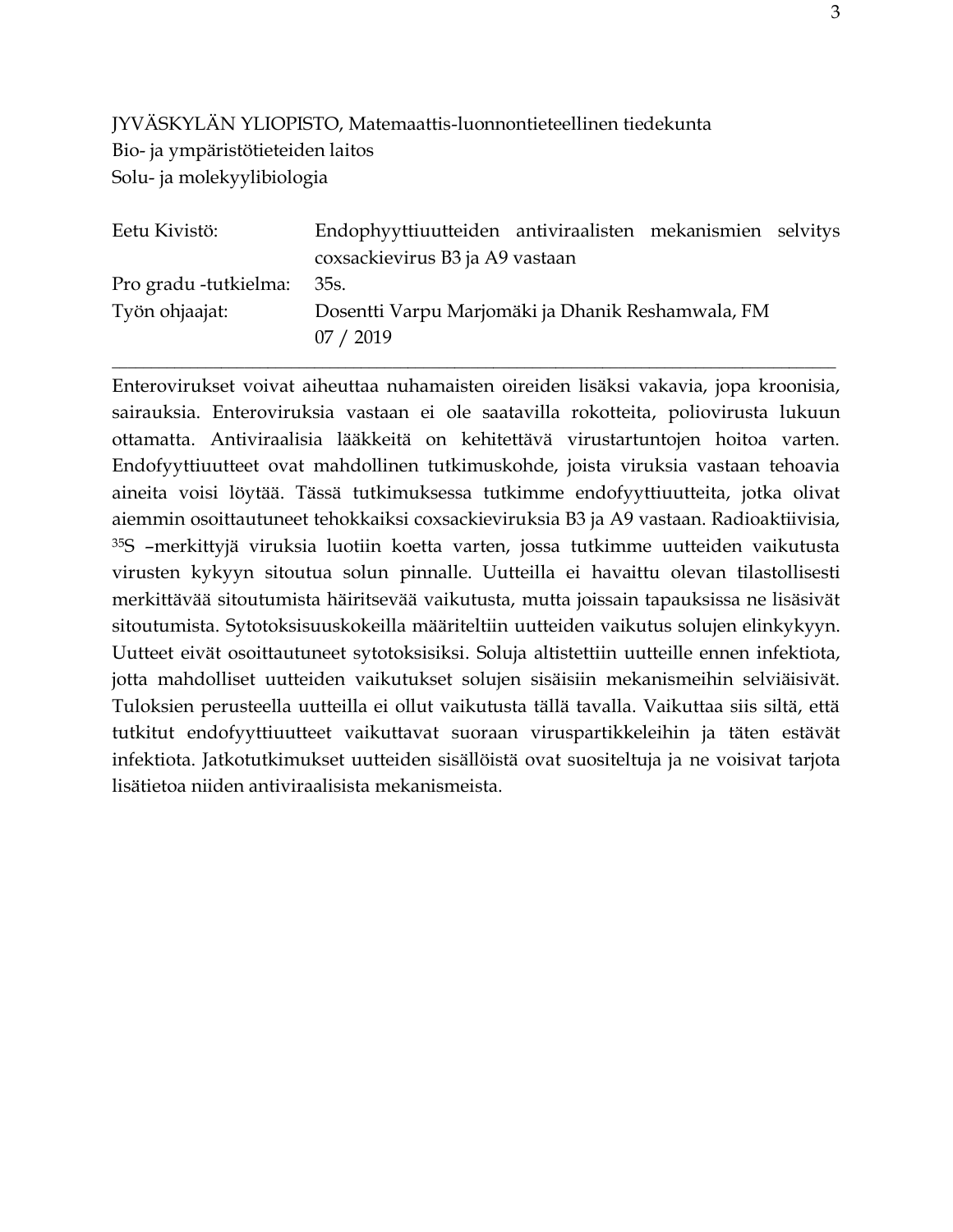# **Table of Contents**

| 3.5 Pretreatment of Cells with Extract before Virus Infection Using CPE Assay 19 |    |
|----------------------------------------------------------------------------------|----|
|                                                                                  |    |
|                                                                                  |    |
|                                                                                  |    |
| 4.3 Cytotoxicity Assay                                                           | 24 |
|                                                                                  |    |
|                                                                                  |    |
|                                                                                  |    |
|                                                                                  |    |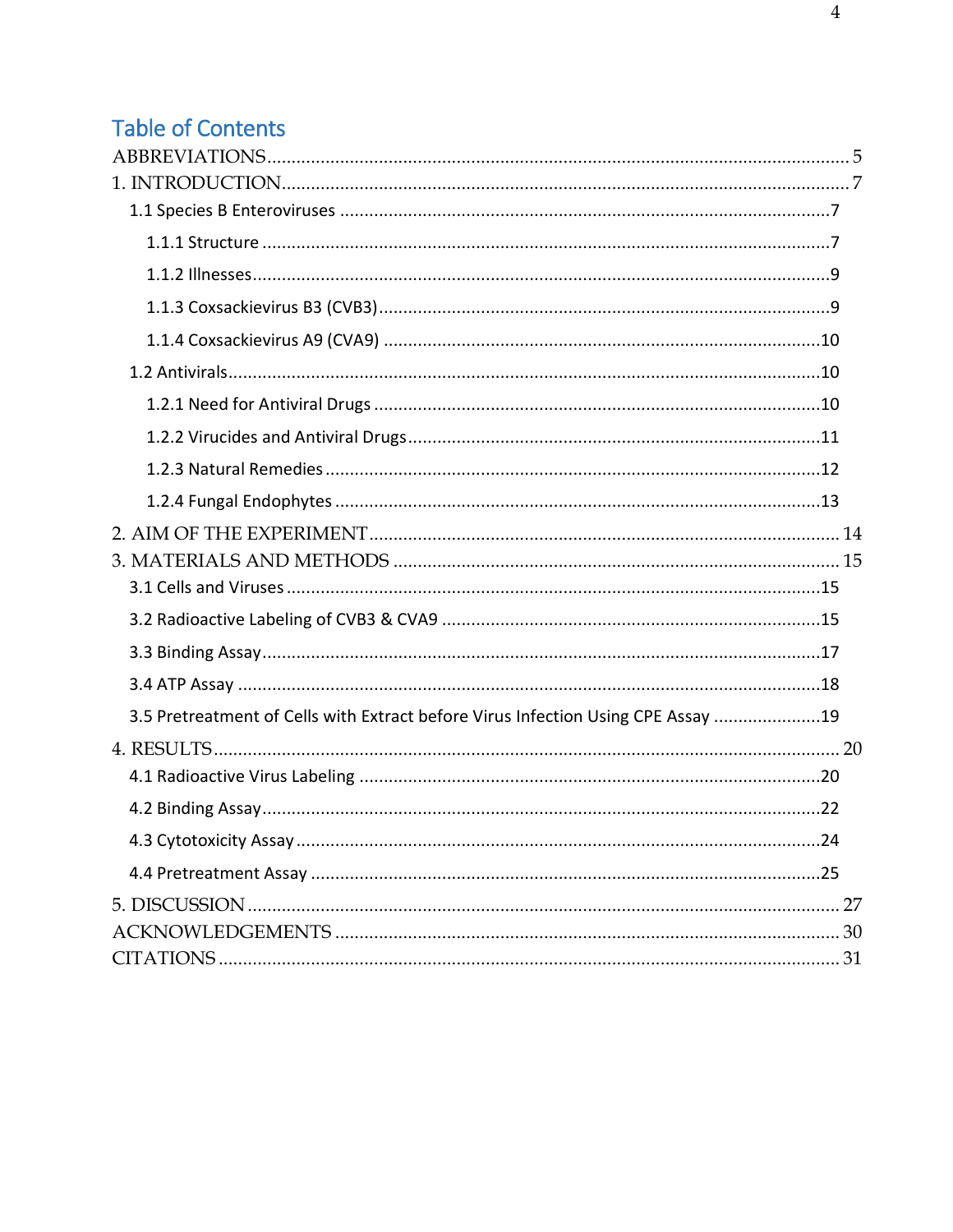## <span id="page-4-0"></span>**ABBREVIATIONS**

A549 cells Adenocarcinomic human alveolar basal epithelial cells

GMK cells Green monkey kidney epithelial cells

EV-B Enterovirus species B

CVA9 Coxsackievirus A9

CVB3 Coxsackievirus B3

VPg genome linked virus-encoded protein

ssRNA single-stranded RNA

FcRn Human neonatal Fc-receptor

MVBs Multivesicluar bodies

CAR Coxsackie and adenovirus receptor

DAF Decay accelerating factor

TJ Tight junction

IRES Independent ribosome entry-site

IPV Inactivated PV vaccine

OPV attenuated oral poliovirus vaccine

VDPV vaccine-derived poliovirus

FDA Food and drug administration

CPE Cytopathic effect

FBS Fetal bovine serum

PBS Phosphate buffer saline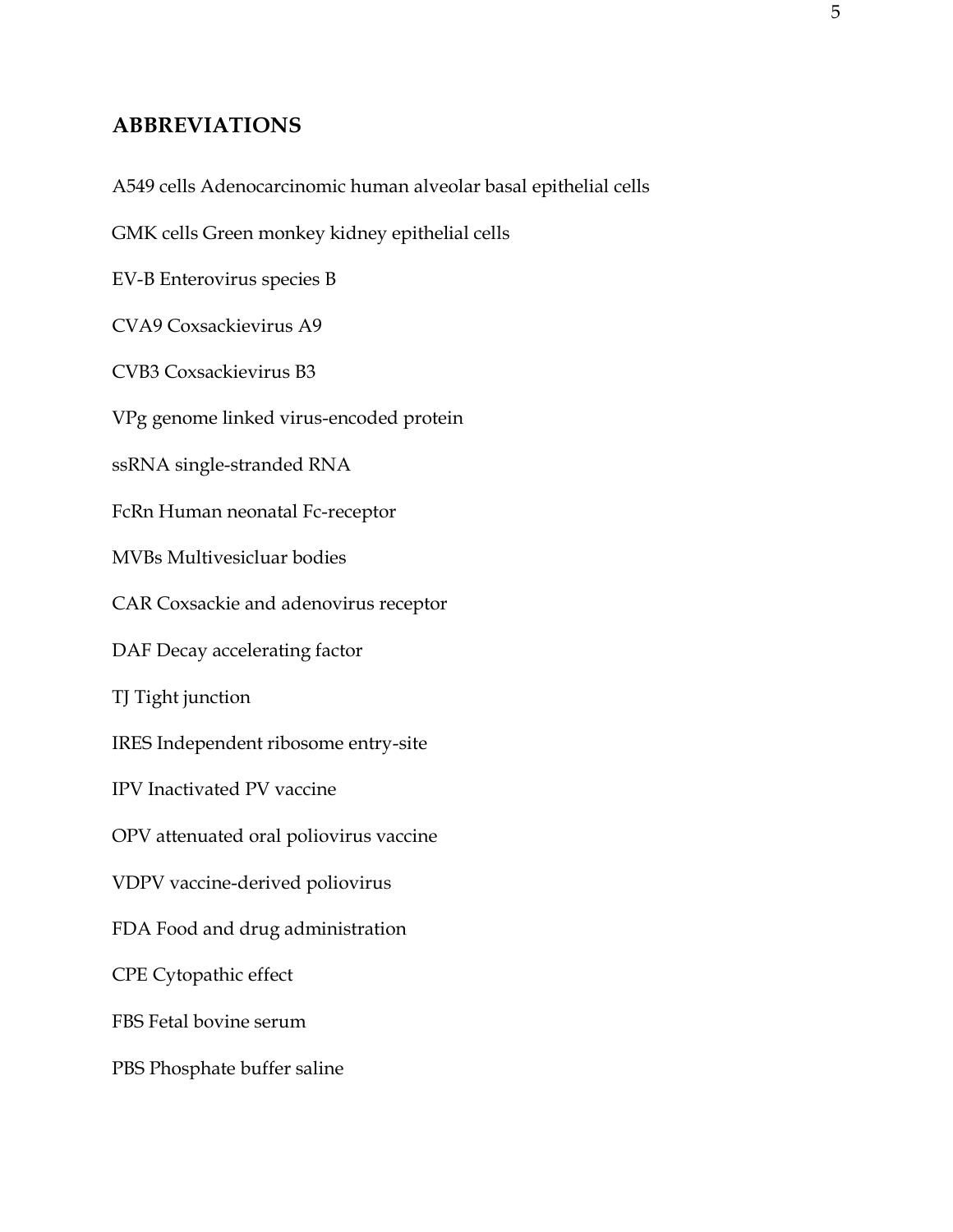MgCl<sup>2</sup> Magnesium chloride

DMEM Dulbecco's modified eagle medium

<sup>35</sup>S Radioactive Sulphur

UIM Uncoating intermediate particle

CPM Counts per minute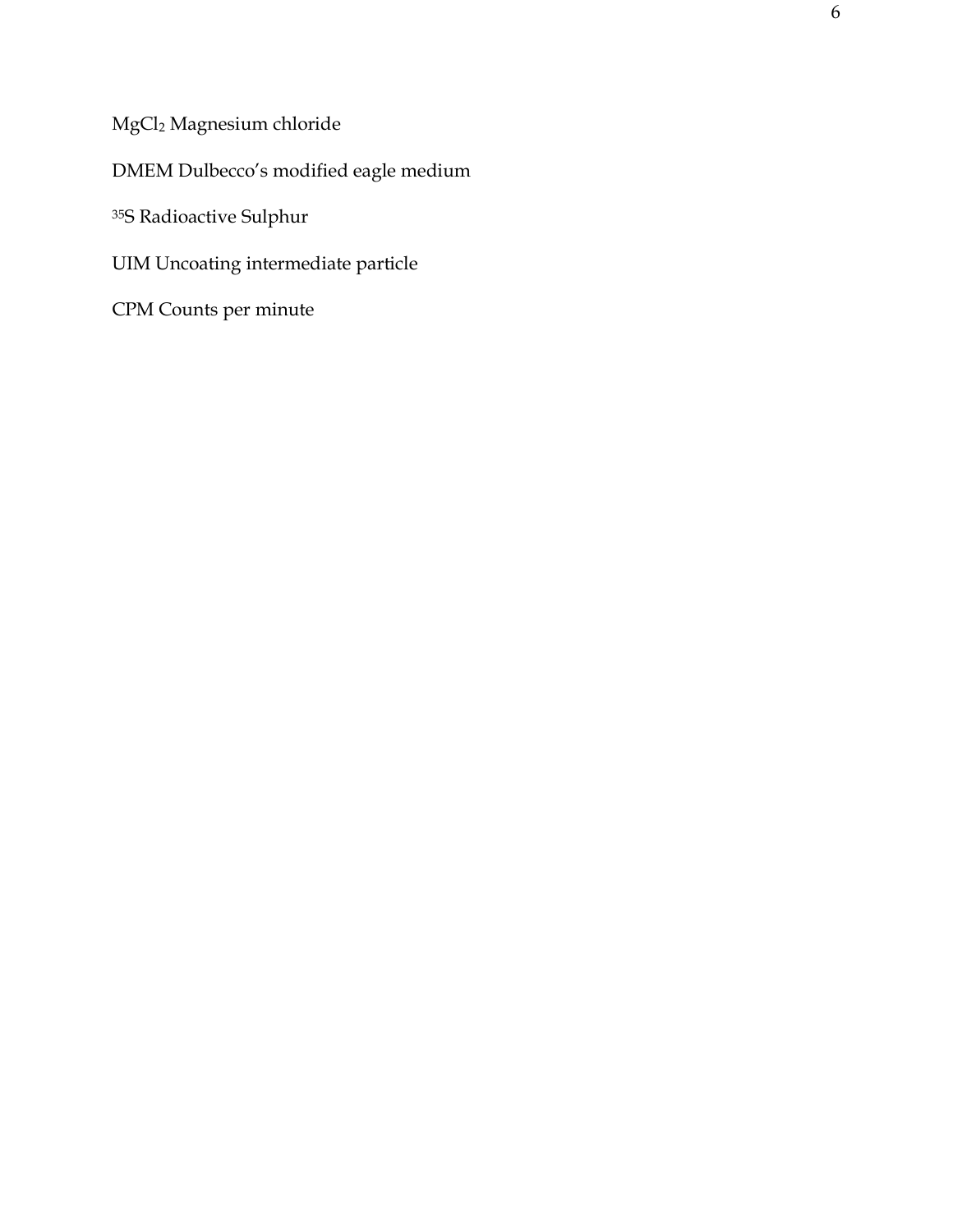## <span id="page-6-0"></span>**1. INTRODUCTION**

## <span id="page-6-1"></span>**1.1 Species B Enteroviruses**

Species B Enteroviruses (EV-B) are a group of viruses consisting of coxsackieviruses B1- B6 (CVB1-6) and coxsackievirus A9 (CVA9). In addition to these, there are multiple serotypes of echoviruses and EV-Bs as a part of this group (Marjomäki *et al.* 2015).

#### <span id="page-6-2"></span>**1.1.1 Structure**

The viruses consist of a positive sense single strand RNA genome (+ssRNA) around 7500 bp long having a genome-linked virus protein (VPg) attached to the 5' end of genome after a long untranslated region (UTR). This 5'UTR is involved in the onset of protein synthesis and another UTR in the 3' end is involved in the formation of the negative strand RNA. When translated the genome encodes a polyprotein that is cleaved into 3 precursor proteins (P1-P3) which in turn encode smaller virus proteins (Figure 1). The translated P1 encodes the four structural proteins, VP1-VP4 (Marjomäki *et al.* 2015) . These polypeptides in turn form 60 protomers and 12 pentamers. P2 and P3 are used to form seven different non-structural proteins: 2A, 2B and 2C that work in rearranging the cell's membrane structures and 3A, 3B, 3C and 3D that are used in RNA-synthesis. VP1-3 are capsid proteins present on the surface of the 30 nm diameter non-enveloped virus capsid that is icosahedral in nature (Figure 2). VP4 however is an internal protein of the capsid (Marjomäki *et al.* 2015). Grooves, called canyons, run along the outside of the capsid structure and are believed to aid in binding to specific receptors (Plevka *et al.* 2012). Beneath this canyon, an aliphatic fatty acid is stored in a hydrophobic pocket (Bergelson and Coyne 2013). It functions as a stabilizing agent in all enterovirus types (Marjomäki *et al.* 2015). In the uncoating process, these fatty acids are released and thought to cause increased destability in the capsid structure, resulting in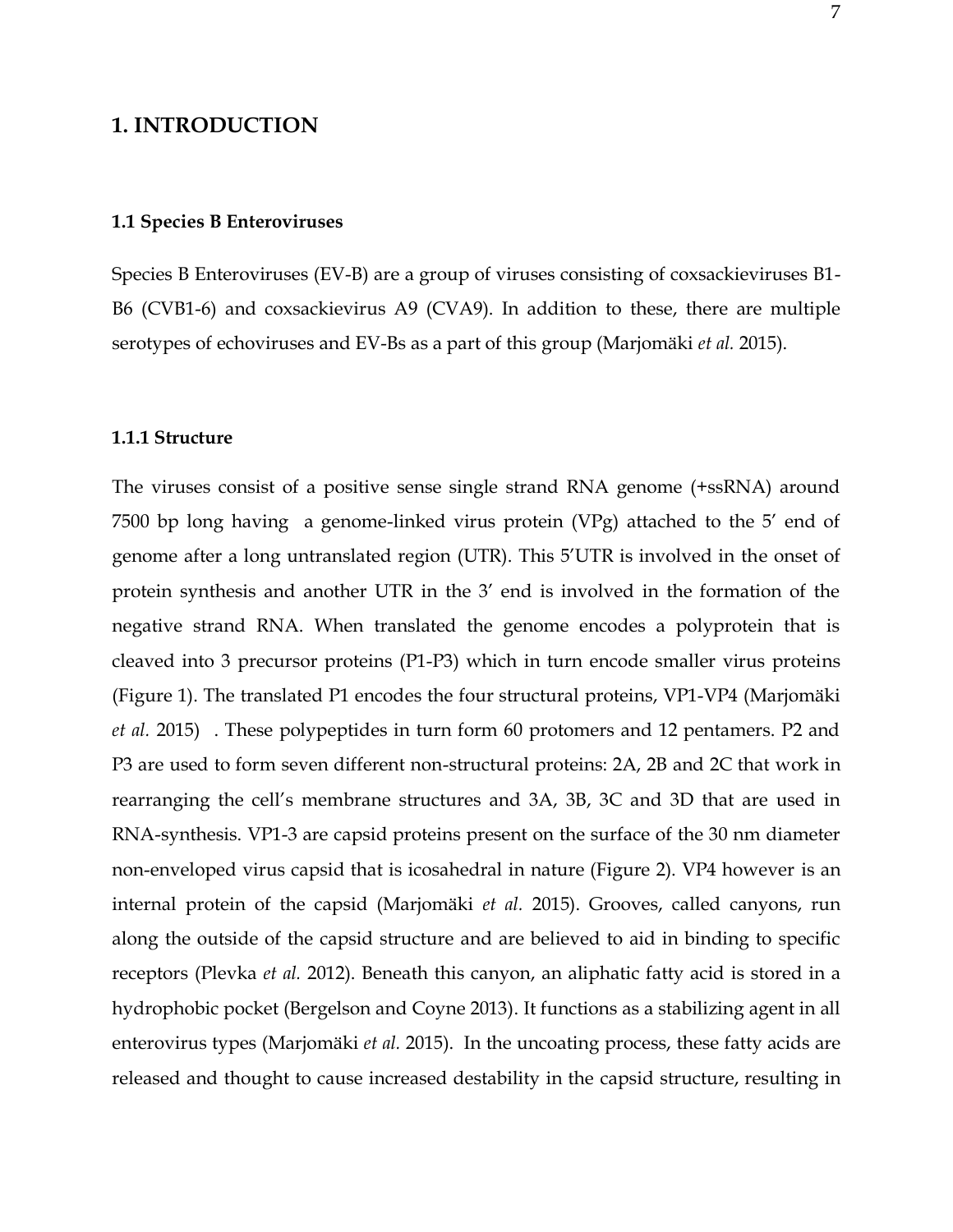

genome release from the virus (Marjomäki *et al.* 2015).

**Figure 1.** Enterovirus genome. (**A**) The Lead-4-3-4 type genome contains a genomelinked virus protein (VPg) in the 5' end that acts as a primer in RNA replication, followed by the 5' untranslated region (UTR) that contains the independent ribosome entry-site (IRES) used for cap-independent translation in the host cell. The encoding part produces a single polyprotein consisting of P1, P2 and P3. (**B**) The polyprotein is processed into smaller parts by the proteases 2Apro and 3Cpro/3CDpro (van der Linden *et al.* 2015).



**Figure 2.** Enterovirus capsid structure. The icosahedral structure is formed by 60 subunits of VP1-3 on the outside, with VP4 residing inside the capsid. On the left, the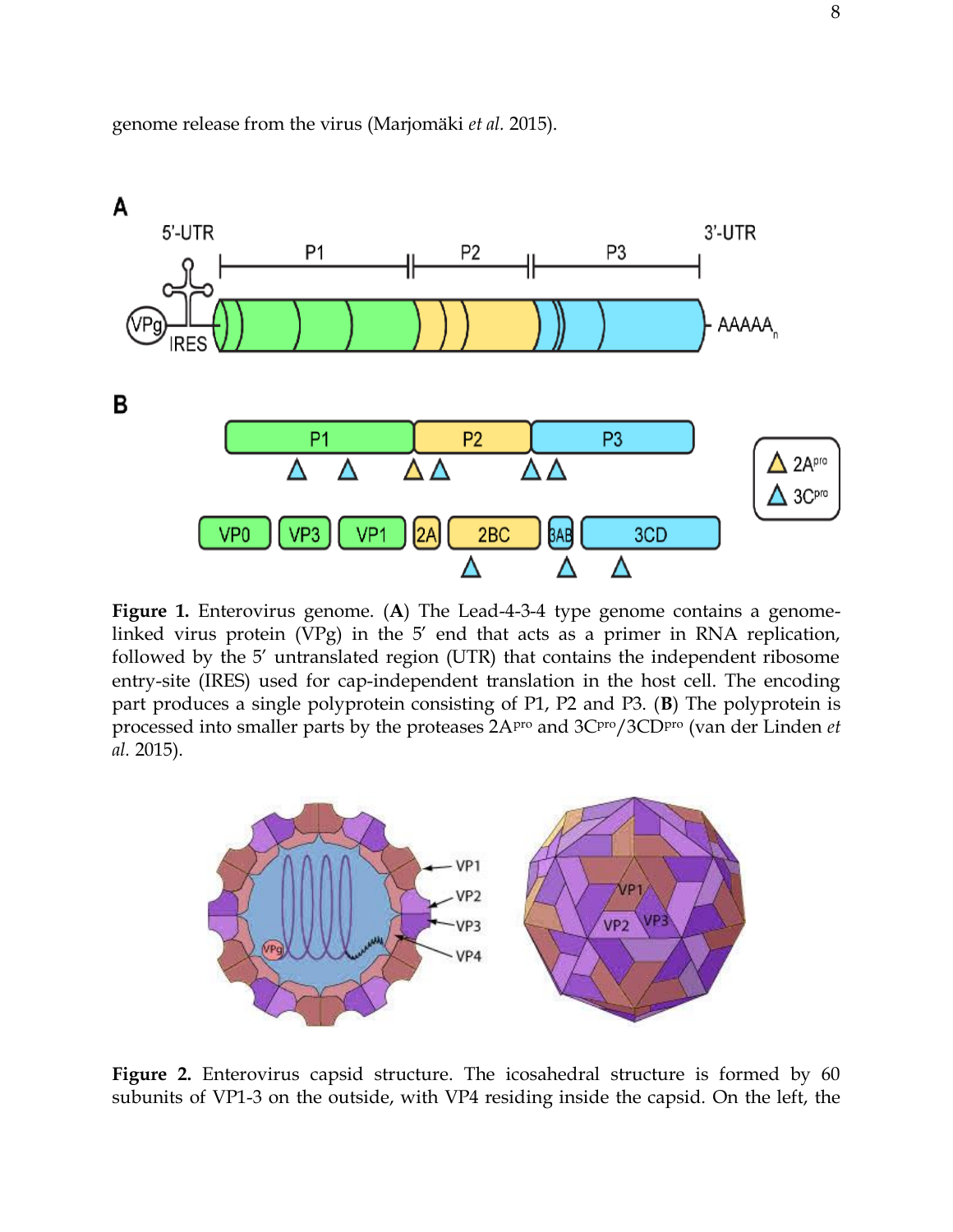inside of the capsid is shown with the RNA genome and genome-linked virus protein.

## <span id="page-8-0"></span>**1.1.2 Illnesses**

EV-Bs of all types are known to cause various mild illnesses relatable to a cold, but they have the potential for more severe and possibly chronic infections. For example, it is believed that CVB serotypes increase the risk of myocardial infarction (MI) and are possibly involved in the development of diseases such as atherosclerosis (Roivainen *et al.* 1998). EV-Bs have also been associated with the development of type 1 diabetes (Roivainen and Klingel 2009; Laitinen *et al.* 2014). They are stable in acidic pH and primarily use the fecal-oral route for infection (Marjomäki *et al.* 2015). One reason for the vast variety of different diseases is the availability of their receptors throughout the human body - decay accelerating factor (DAF), Coxsackie and adenovirus receptor (CAR) and integrins to name a few (Marjomäki *et al.* 2015). Newer research shows the human neonatal Fc receptor (FcRn), responsible for developing fetal immune systems, to be used in enterovirus entry (Laajala and Marjomäki 2019).

#### <span id="page-8-1"></span>**1.1.3 Coxsackievirus B3 (CVB3)**

Six different serotypes of CVBs exist (CVB1-6). The binding and internalization and uncoating of all of them is possible via CAR (Bergelson *et al.* 1997), which is a transmembrane protein of the tight junction (TJ) (Cohen *et al.* 2001). As CAR is found abundantly in the surfaces of cardiomyocytes in developing heart tissue, it is no wonder why CBVs cause myocarditis (Kashimura *et al.* 2004). However, since the TJ is located between cells, the CAR is usually not available to viruses trying to enter from the apical side of cells. Instead, CVB serotypes CVB3 and CVB5 utilize the DAF found in abundance on the apical surface of cells. Binding to DAF causes clustering of receptors and activates tyrosine kinase Abl, which in turn causes Rac1-dependent actin movements that eventually bring the bound virus to the TJ and CAR for entry.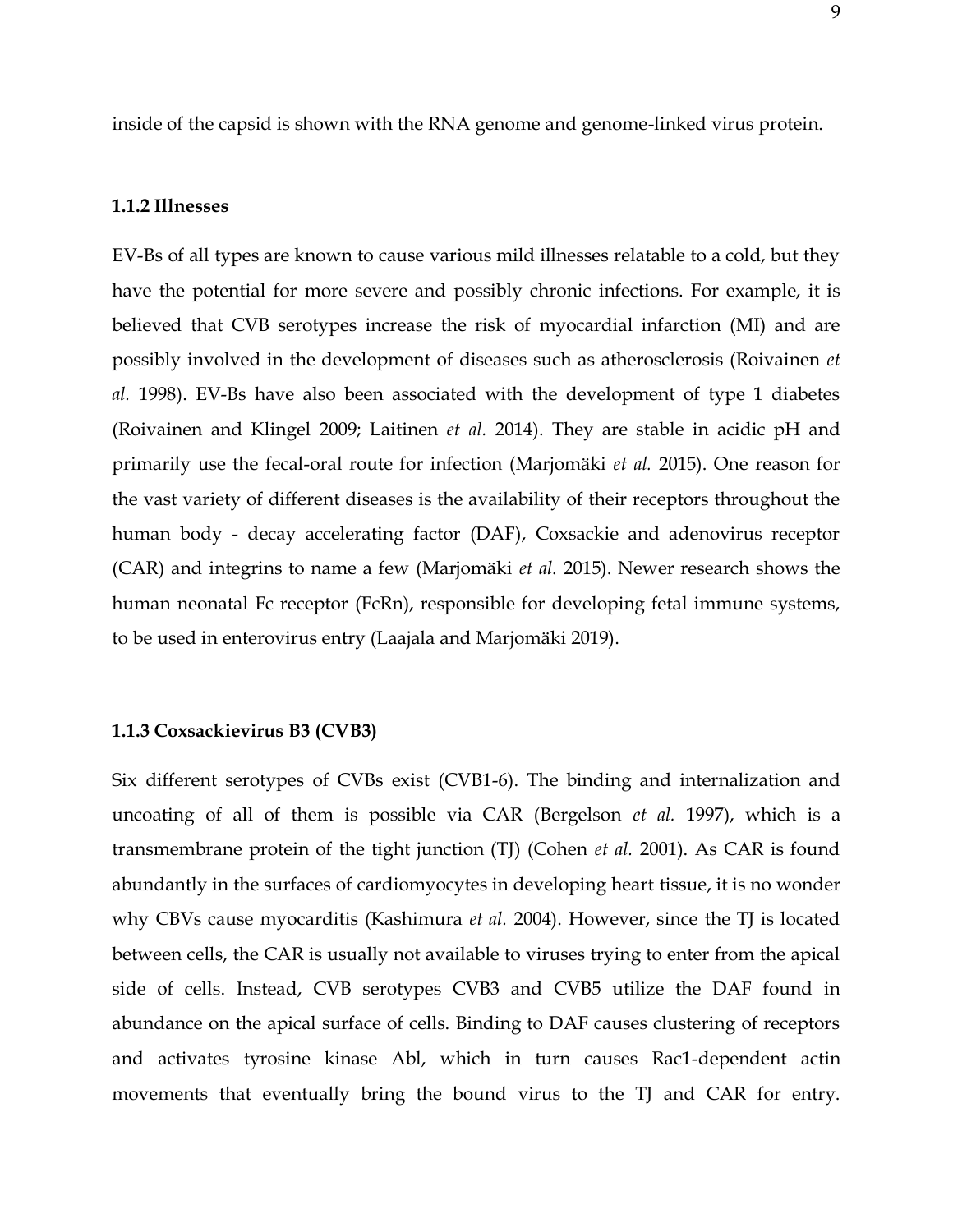Furthermore, GTPases such as RhoA and Cdc42 seem to play a pivotal role in the entry of CVB3 (Coyne and Bergelson 2006). Another TJ protein, occludin, seems to be important in CVB3 entry as they are internalized simultaneously, but the occludin does not interact with the virus directly (Coyne *et al.* 2007). Essentially, in polarized cells CVB3 binds to DAF and causes a reaction to transport it to the TJ, where it can be internalized by binding to CAR. In non-polarized cells, binding to CAR can happen straight away and DAF is not as important.

## <span id="page-9-0"></span>**1.1.4 Coxsackievirus A9 (CVA9)**

CVA9 binds to the cell surface via the integrins  $\alpha$ Vβ3 and  $\alpha$ Vβ6. It does so using a functional arginine-glycine-aspartic acid (RGD) motif present in one of its capsid proteins (Williams *et al.* 2004). The binding causes the formation of neutral multivesicular bodies (MVBs) that promote infection (Huttunen *et al.* 2014). In addition to the binding, the internalization process of CVA9 is dependent on β2-microglobulin (β2 m), dynamin, and Arf6, but is independent of clathrin and caveolin-1 (Heikkila *et al.* 2010).  $β2$  m is a subunit of the recently discovered FcRn, which has been proven to be an uncoating receptor for CVA9 (Zhao *et al.* 2019). It has been shown that another key component to CVA9 infection are lipid rafts located along the cell surface as disturbing these has an effect of inhibiting the infection (Triantafilou and Triantafilou 2003).

## <span id="page-9-1"></span>**1.2 Antivirals**

## <span id="page-9-2"></span>**1.2.1 Need for Antiviral Drugs**

Among enteroviruses, vaccines have been developed only against poliovirus (PV). While the inactivated PV vaccine (IPV) and attenuated oral PV vaccine (OPV) have been mostly successful in controlling the worldwide spread of PV, several problems remain.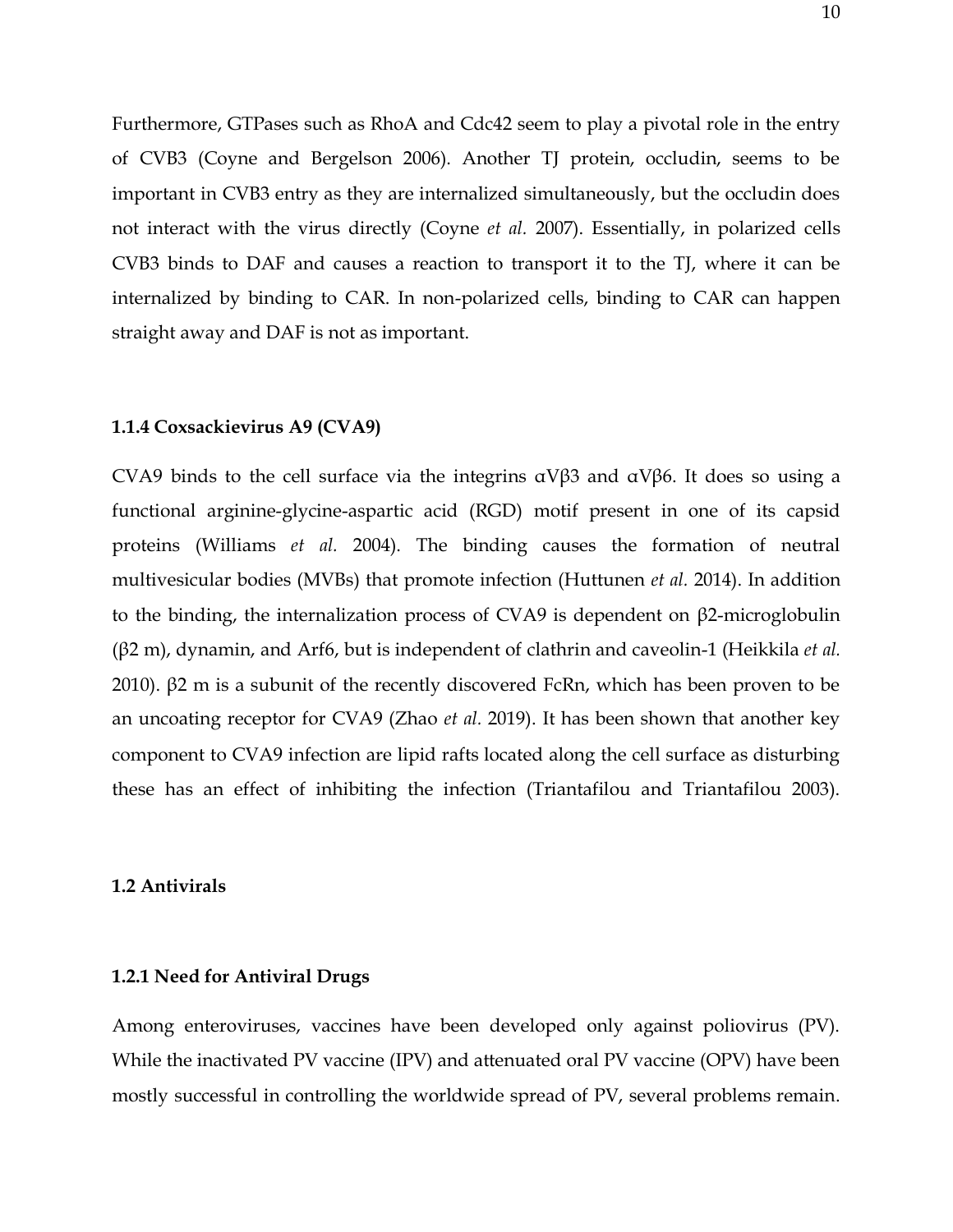Wildtype PV infections and vaccine-derived poliovirus (VDPV), caused by OPV, stand in the way of total elimination of PV infections. Vaccines, while useful to prevent disease, cannot be used if the infection is already present in the system. Furthermore, the sheer number of EV serotypes makes developing vaccines for all of them unfeasible. Broad-spectrum antivirals that treat all EV infections are necessary.

## <span id="page-10-0"></span>**1.2.2 Virucides and Antiviral Drugs**

As unenveloped viruses, enteroviruses are more stable and harder to kill than enveloped viruses such as influenza (Linnakoski *et al.* 2018). General hygiene, such as washing hands may not suffice. Virucides are substances that break down virus particles with no specific mechanism of action. They are good for decontaminating surfaces and equipment, but cannot be used to fight infection. Moreover, nonenveloped viruses like enteroviruses are resistant to virucides. Virucides include detergents, chloroform, ultraviolet light, and specially manufactured compounds such as Virkon. Antiviral drugs however, are compounds used specifically to inhibit virus replication and are used to fight infection. Their targets may include any part of the viral life cycle such as receptor binding, entry, uncoating and replication ('Virucides an overview | ScienceDirect Topics'; De Clercq and Herdewijn 2010). Antivirals against enteroviruses have been in development and some successful results have been made, such as Pleconaril that binds to the canyon structure and prevents uncoating. However, it comes with side effects that prevented the U.S. Food and Drug Administration (FDA) approval (Hayden *et al.* 2003). Currently there are no approved antiviral drugs available against enterovirus infections (Abzug 2014). RNA replication is quite prone to errors so mutation of the virus strain is rapid. This could lead to development of resistance towards any viral-target drugs. A good alternative would be to target host cell factors. Host factors have a low chance of becoming drug-resistant (van der Linden *et al.* 2015). However, it has been shown that viruses can develop resistance against these kind of inhibitors as well (van der Schaar *et al.* 2012). In addition, targeting host cell factors may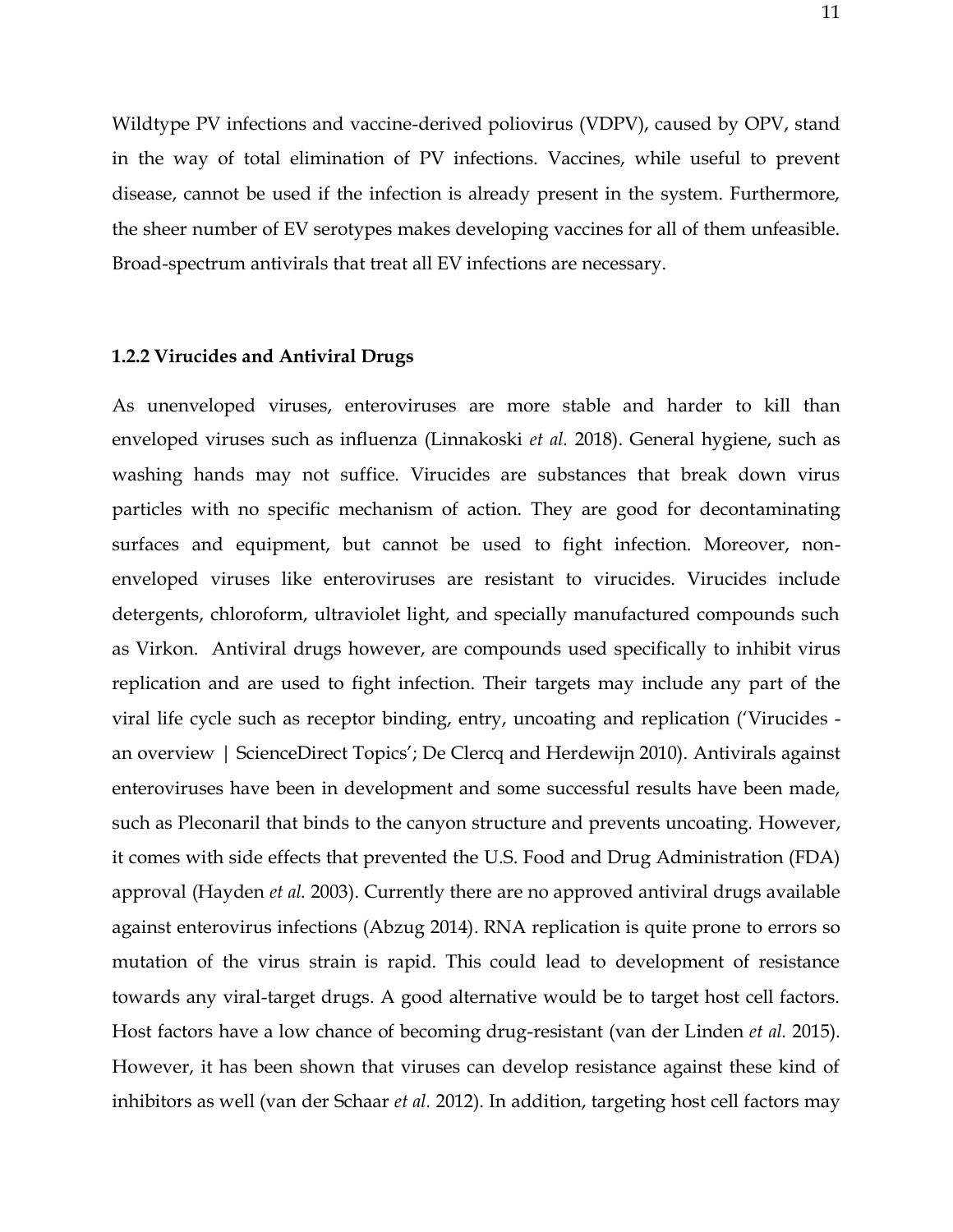lead to cytotoxicity and side effects. Antiviral drug development nowadays uses combinatorial chemistry (Strobel and Daisy 2003). A common problem with traditionally developed antivirals is a compound showing initial antiviral activity but being unable to do so in vivo. The administration can be difficult or side effects can arise (Meijer *et al.* 1992).

#### <span id="page-11-0"></span>**1.2.3 Natural Remedies**

Natural products are metabolites or by-products derived from plants, animals or microorganisms (Baker *et al.* 2000). We as a species have used natural products in medicine throughout history. One of the most common medicines, aspirin (salicylic acid), is originally found in plants of the Salix genus such as the willow and has been used for thousands of years by multiple civilizations around the world (Norn *et al.* 2009) . Another historical discovery is the antibiotic penicillin. Truly, natural products are still as relevant as ever in medicine as about 40% of prescription drugs and 49% of new chemical products registered by the U.S. Food and Drug Administration are of natural origin (Brewer 2000), including the first billion-dollar anticancer drug Taxol produced from the yew tree (Wani *et al.* 1971). Compared to computational drug discovery methods, nature has an unimaginable amount of compounds with novel structures, which are yet to be discovered. Combinatorial libraries are limited, but the diversity of nature is not (Strobel and Daisy 2003). Furthermore, the use of microorganisms to produce drugs or precursor molecules is a great way to drive down manufacturing costs (Grabley and Thiericke 1999). Natural products as they exist are readily compatible with biology, are relevant to cellular systems and many are inherently stable. In addition, they possess significant value to us and should not be overlooked (Baker *et al.* 2000).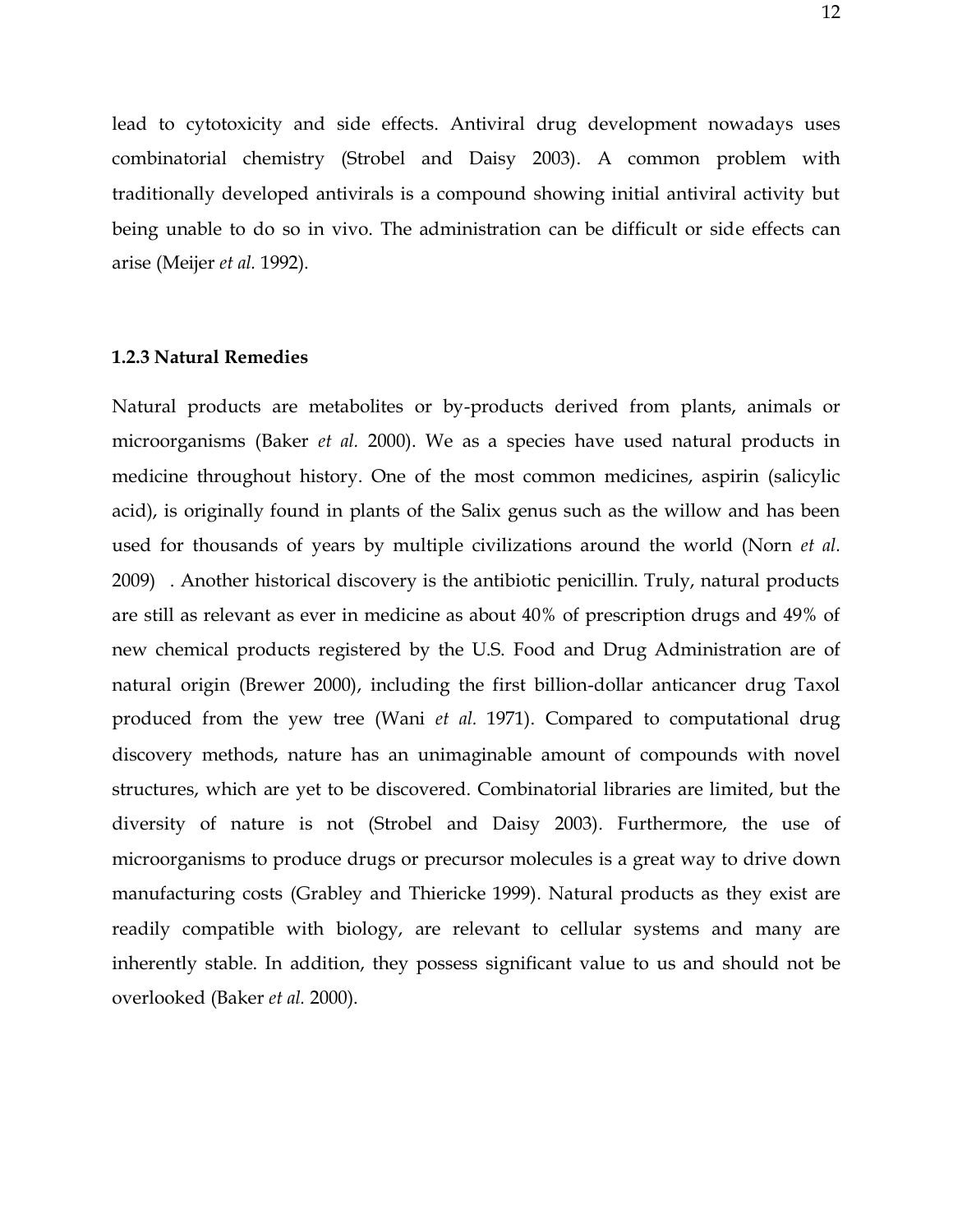## <span id="page-12-0"></span>**1.2.4 Fungal Endophytes**

Endophytes are microorganisms that inhabit plant organisms without causing any immediate negative effects (Bacon and White, 2000). It is also estimated that each of the world's almost 400,000 discovered plant species (Willis 2017) act as hosts to one or more endophytes (Strobel and Daisy 2003). Though several different microorganisms such as bacteria and even viruses can act as endophytes, this study focuses on fungal endophytes (Hilszczańska 2017). Endophytes are largely untapped sources of novel lead molecules for drug discovery (Chandra 2012). There are existing precedents of successful endophyte-based drug discoveries such as the earlier mentioned anticancer drug Taxol, as well as torreyanic acid produced by *Pestalotiopsis microspora* (Selim 2012). Considering all thus far mentioned evidence it is hard to ignore the epic potential that fungal endophytes represent for the medical industry. Indeed, several antiviral compounds have already been found from endophytic fungi (for a review, see Linnakoski et al. 2018). Examples include those used against influenza A (H1N1) and herpes simplex type 1 (HSV-1) viruses (Isaka *et al.* 2007; Zhang *et al.* 2011). To date, no studies have been performed to determine the antiviral activity of fungal endophytes against enteroviruses.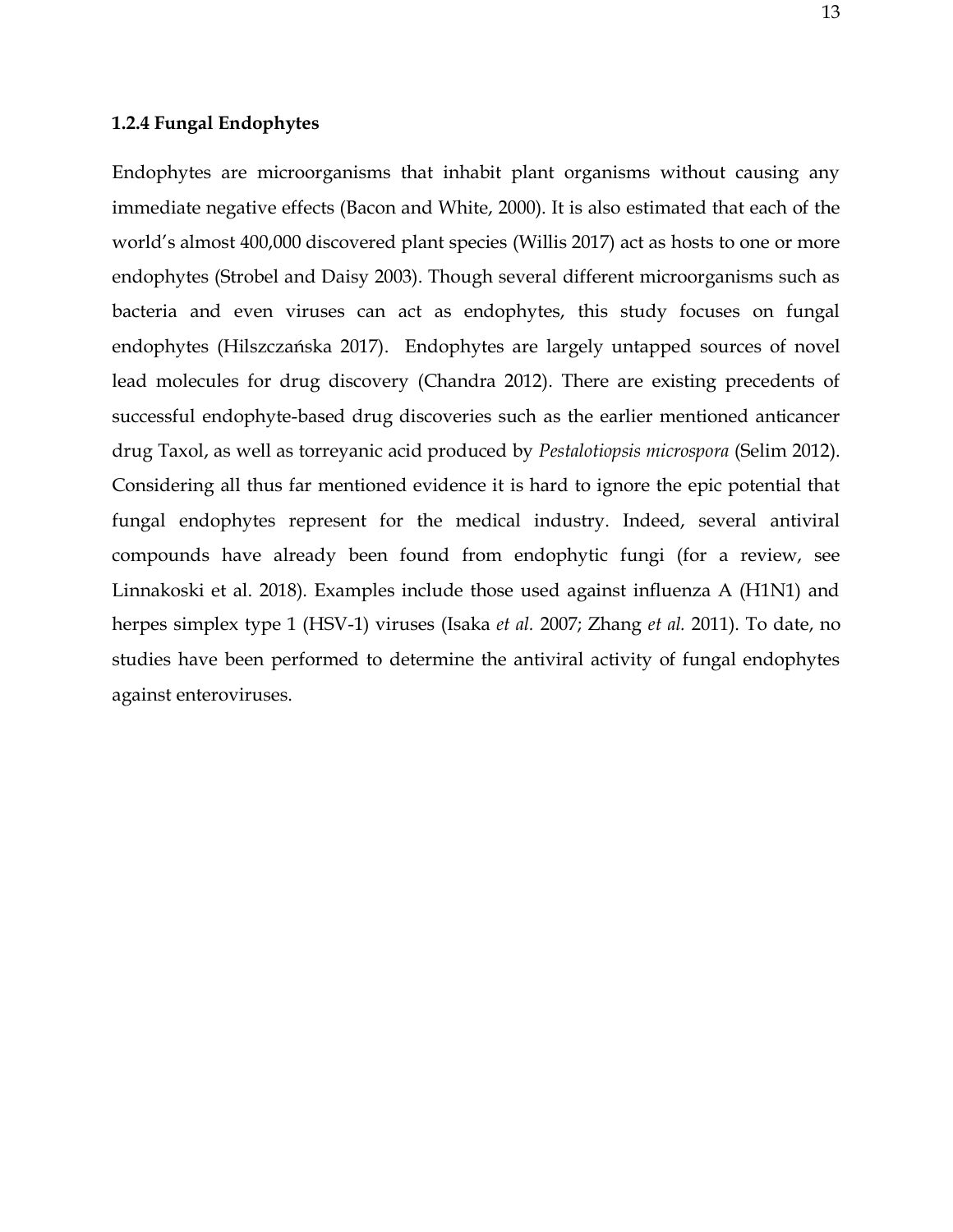# <span id="page-13-0"></span>**2. AIM OF THE EXPERIMENT**

In this experiment a variety of endophytic extracts provided by Professor Ari Pappinen from the University of Eastern Finland (Faculty of Science and Forestry, School of Forest Science) were studied to elucidate their target in enterovirus infection. The three main aims of the experiment were to discover:

- 1. Do the extracts have an effect on virus binding on the cell surface?
- 2. Are the extracts cytotoxic?
- 3. Do the extracts affect host cell mechanisms against virus infection?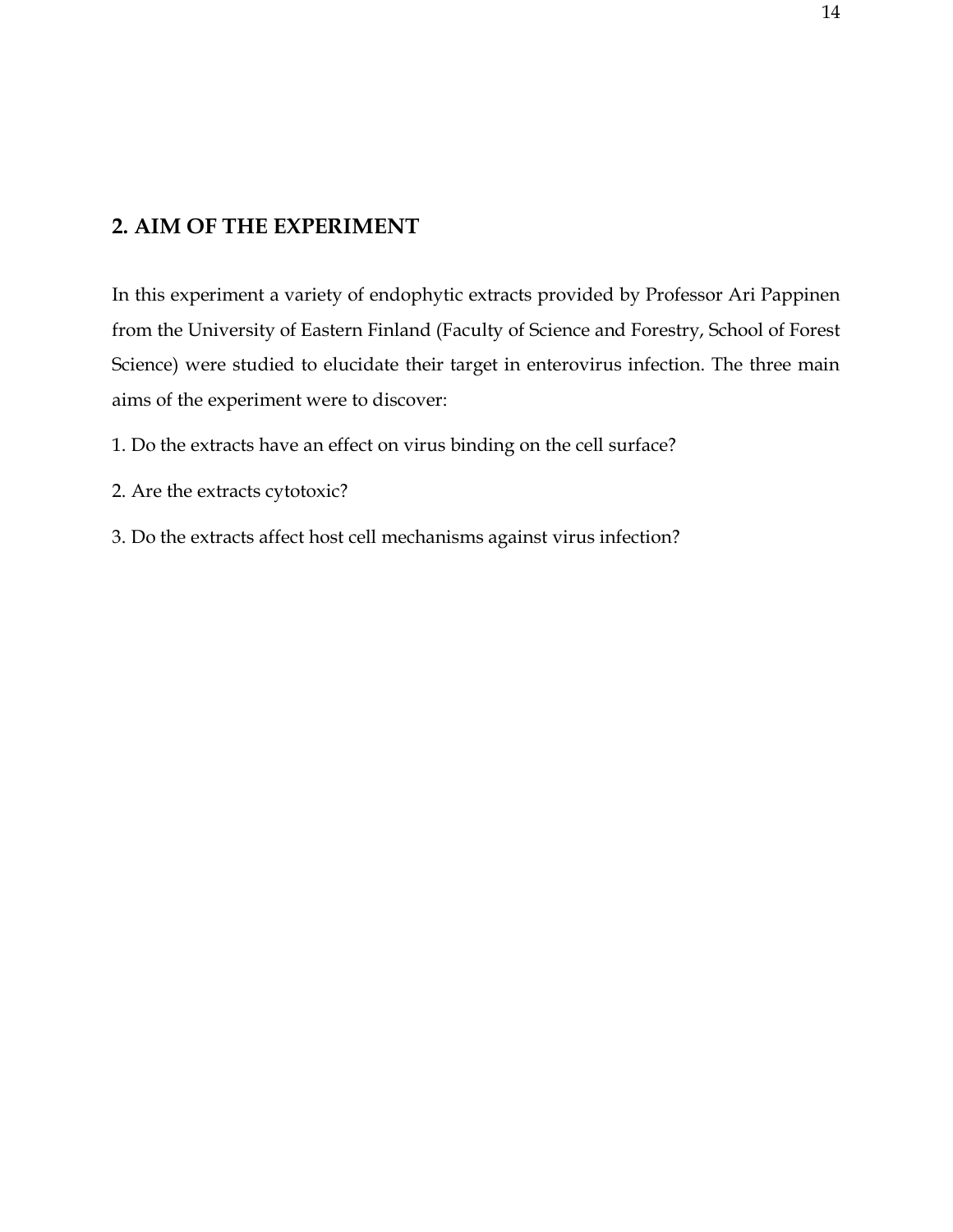## <span id="page-14-0"></span>**3. MATERIALS AND METHODS**

The study comprised of 3 experiments. A binding assay, ATP assay, and a pretreatment assay. Each of the experiments with the exception of the ATP assay was performed for each of the viruses CVB3 and CVA9. The endophyte extracts given by Ari Pappinen were issued numbers (4, 5, 6, 7, 9, 13, 15, 17, 21, 22, 23, 25, 27, 28 and 31) to identify different extracts. The fungal endophytes where isolated from a plant belonging to the genus *Salix*. These extracts had previously shown antiviral activity against CVB3 and CVA9 (Reshamwala 2017).

## <span id="page-14-1"></span>**3.1 Cells and Viruses**

The cells used were adenocarcinomic human alveolar basal epithelial (A549) cells (from Dr. Petri Susi) and green monkey kidney (GMK) cells (Dr. Timo Hyppä, University of Turku). They were grown in Dulbecco's Modified Eagle Medium (DMEM, Thermo Fisher) with 10% Fetal Bovine Serum (FBS, Gibco Life Technologies, United Kingdom), 1% L-Glutamax and 1% antibiotics (penicillin/streptomycin) at +37C and 5% CO2. When subculturing, the cells were washed with phosphate buffered saline (PBS) and detached with 2 ml of trypsin (Gibco, Life Technologies, United Kingdom). The virus strains used were CVB3 (batch #44, 6,72 x 10<sup>10</sup> PFU/ml, Nancy strain) and CVA9 (batch #4, 7,43 x 10 <sup>10</sup> PFU/ml, Griggs strain).

## <span id="page-14-2"></span>**3.2 Radioactive Labeling of CVB3 & CVA9**

For the binding assay experiment, radioactively labeled viruses had to be created. Six 75 cm<sup>2</sup> bottles of cells were grown to about 70-80% confluence. GMK cells were used for the radioactive labeling of CVB3, while GMK cells were used with CVA9. 150 µl of crude virus extract and 5 ml 1% minimum essential medium eagle with earle's salts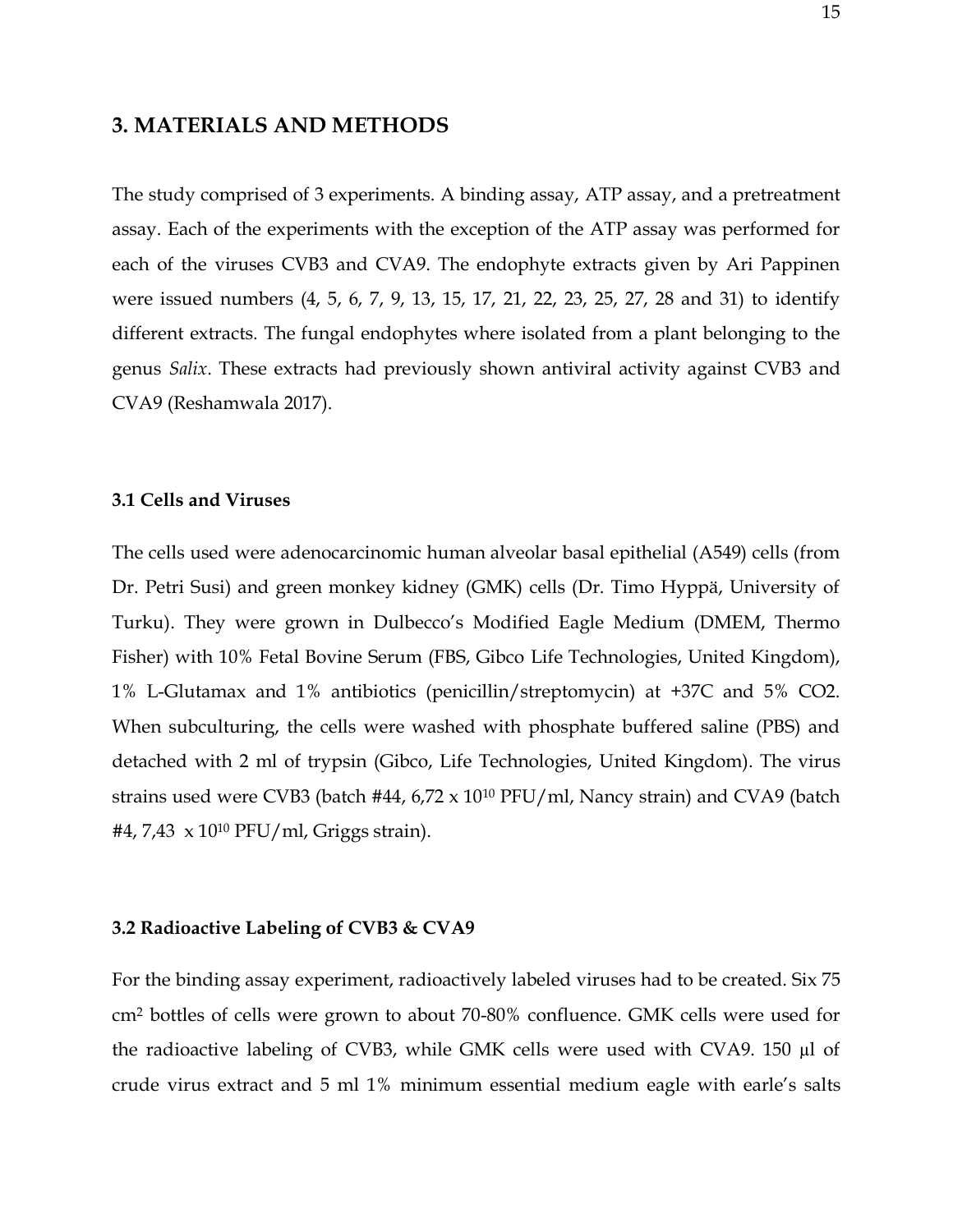with 2 g/l sodium bicarbonate and without l-glutamine, l-methionine, l-cysteine and lcystine (MP Biomedicals) was added. The media was meant to prevent any nonradioactive virus particles from being built. The cells were first kept on ice for 45 minutes to allow the viruses to bind to, but not enter, the cells. Then the cells were moved to +37° C to allow the infection to proceed for 2,5 hours (in a Heraeus HERAcell<sup>®</sup> 150 CO<sub>2</sub> incubator). Radioactive <sup>35</sup>S-L-methionine and <sup>35</sup>S-L-cysteine containing media was prepared using PerkinElmer EASYTAG(™)EXPRE<sup>35</sup>S<sup>35</sup>S protein labeling solution. 5 ml of the l-methionine and l-cysteine-free media was combined 138  $\mu$ l of easytag solution to make a 50  $\mu$ Ci/ml solution. The incubated cells had their media changed to the radioactive one and were kept at +37° C overnight. Once the media had all the necessary amino acids the viruses could finally replicate and form radioactively labeled particles.

The bottles were combined and 300 µl of Tween80 (Sigma-Aldrich) detergent was added to the mixture to stabilize the virus. Three freeze-thaw cycles were performed to break apart the cells. The mix was centrifuged at 2500G for 10 minutes in a Thermo Scientific centrifuge (SL 16R) and the supernatant was collected. The supernatant was centrifuged again at 4000 G for 10 min at 4°C and yet again the supernatant was collected. These were done to separate the virus particles from any cell debris. Sucrose cushioned tubes were prepared by adding 2 ml of 40% sucrose (VWR Life Science) to Beckman, thin-walled ultracentrifuge tubes. The supernatant was then divided amongst five tubes and balanced using 2 mM  $MgCL<sub>2</sub>/PBS$ . The tubes were ultracentrifuged for 2,5 hours at 151 263 G (4°C) in a Beckman (Optima TM LE-80K) ultracentrifuge. The centrifugation stacks the virus particles on top of the sucrose cushion. The liquid was carefully removed almost completely and the surface of the cushions was collected and dissolved into 2 mM  $MgCl<sub>2</sub>/PBS$ . This was then ultracentrifuged at 151 263 G for 2 hours. The liquid was removed and the pellet containing the virus particles was dissolved into 500  $\mu$ l of 2 mM MgCl<sub>2</sub>/PBS.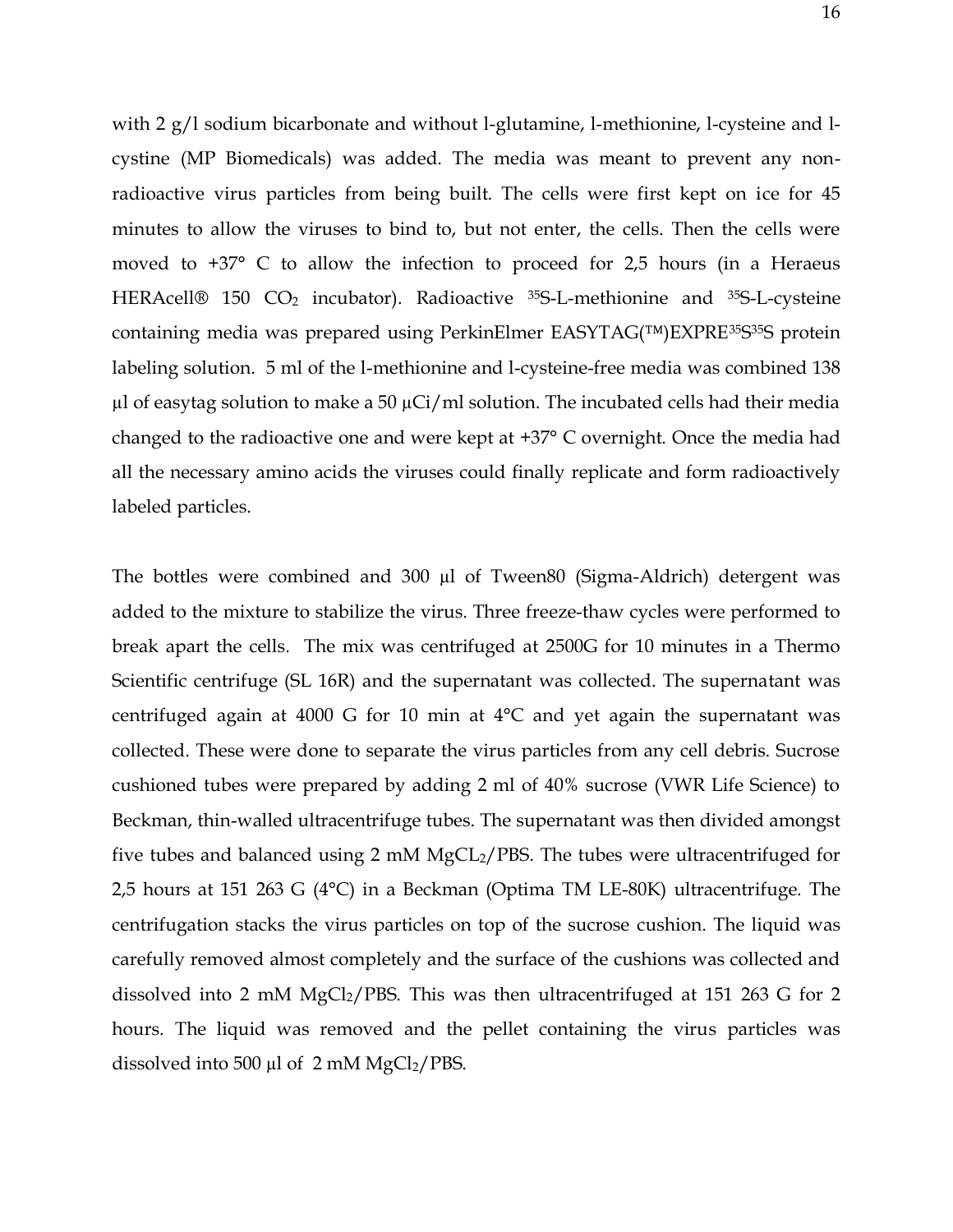A sucrose gradient (5-20%) was created using a Pharmacia Biotech flow pump and the sample was layered on top. This was centrifuged at 151 263 G for 2 hours. The virus particles come in three different forms: empty, uncoating intermediate (UIM) particles and intact virus particles (Myllynen *et al.* 2016). The gradient allows the different viral particles to settle at separate parts in the tube due to their weight difference. The gradient was collected in 500 µl fractions and 10 µl samples were collected from each to scintillation cocktail (PerkinElmer UltimaGold TM) containing tubes. The radioactivity (counts per minute) was measured with a PerkinElmer Tri-Carb ® 2910TR liquid scintillation analyzer and a graph was plotted to determine what fractions contained the radioactive virus. The virus containing fractions were then collected and stored in -80 °C for the experiments.

## <span id="page-16-0"></span>**3.3 Binding Assay**

The binding assay was performed to determine the effect of any endophyte extracts on virus binding to the cell surface. The experiments were perofrmed with extracts 4, 7, 13, 21, 22, 27 and 31 for CVB3 and 6, 9, 10, 15, 22, 23 and 28 for CVA9, with 3 replicates of each extract. A549 cells were trypsinized and calculated and 150 000 cells per tube were used for each replicate. The cells within eppendorfs were centrifuged to a pellet at 4435 G for 5 minutes in room temperature. The supernatant was discarded and the pellets were resuspended in 60  $\mu$ l of 2 mM MgCl<sub>2</sub>/PBS. Then 60  $\mu$ l of extract was added to each tube (1:2). The control samples had 2 mM  $MgCl<sub>2</sub>/PBS$  instead of any extract (Table 1). After mixing the cells were incubated for 1h on ice (during which they were further mixed a few times by gently tapping the tubes) to cool the cells down. After Incubation they were centrifuged and washed with 60  $\mu$ l of 2 mM MgCl<sub>2</sub>/PBS once and then dissolved in 86  $\mu$ l + 14  $\mu$ l of <sup>35</sup>S-labeled virus (50000 CPM) in new tubes. They were mixed and incubated for another hour on ice (again while gently mixing them throughout). The incubation on ice allows for virus binding to the cell surface but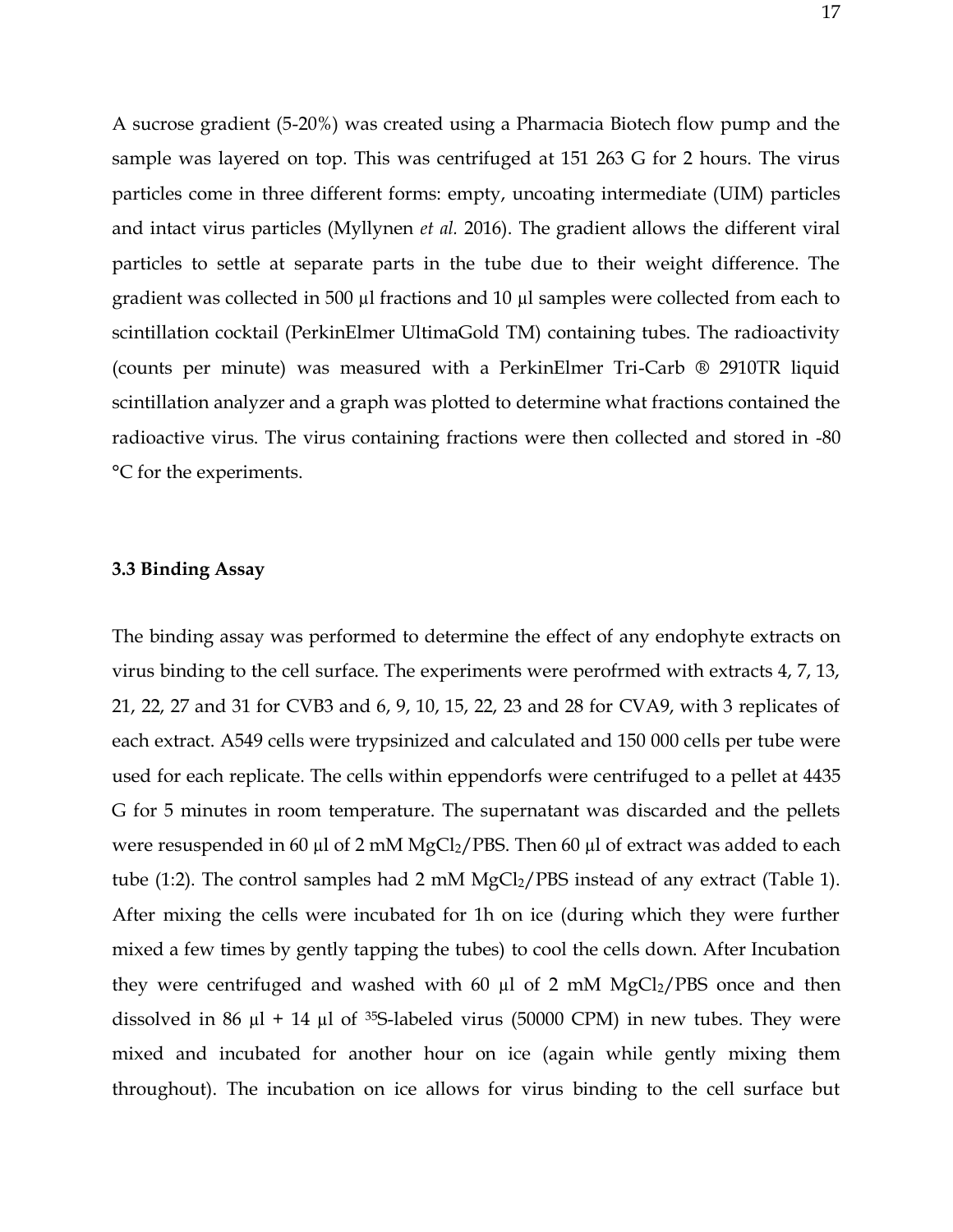prevents them from entering. The cells were then centrifuged (3080 G, 5 min, (4°C) and washed twice with 100  $\mu$ l and finally resuspended in 50  $\mu$ l of 2 mM MgCl<sub>2</sub>/PBS. This was to wash away all the unbound radioactive virus particles. The samples were then mixed in with scintillation cocktail (4 ml) and radioactivity (counts per minute) was measured . Three repeats were performed for both CVB3 and CVA9.

**Table 1.** Binding Assay. The samples contained an extract and the radioactively labeled virus. The control sample had MgCl<sub>2</sub>/PBS instead of the extract.

|                | <b>Extract</b> | <b>Virus</b> |
|----------------|----------------|--------------|
| <b>Samples</b> |                |              |
| <b>Control</b> | -              |              |

#### <span id="page-17-0"></span>**3.4 ATP Assay**

The ATP assay was performed to determine if the extracts are cytotoxic. In the assay the extracts used were 4, 6, 7, 9, 10, 13, 15, 21, 22, 23, 28 and 31. 54 µl of extract was mixed with 6  $\mu$ l 2 mM MgCl<sub>2</sub>/PBS buffer. Control samples had 60  $\mu$ l of 2 mM MgCl<sub>2</sub>/PBS and no extract (Table 2). The mixtures were incubated for 15 minutes at +37° C. After the incubation 540 µl of 10% DMEM was added to create a final dilution of 1:10 and another incubation was done for 15 minutes. The samples were then added to confluent 96-well plates containing A549 cells, 100 µl per sample per well and the plate was incubated overnight at +37° C. 100 µl of CellTiter-Glo®-solution (Luminescent Cell Viability Assay, Promega) was added to each well on top of the existing medium. The solution contains luciferin, luciferase and a chemical that lyses the cells. The luciferin reacts with the ATP in the cell and causes luminescence. After a 15 minute incubation the luminescence was measured using a PerkinElmer VICTOR TM X4 multilabel reader. Two repetitions of this study were performed.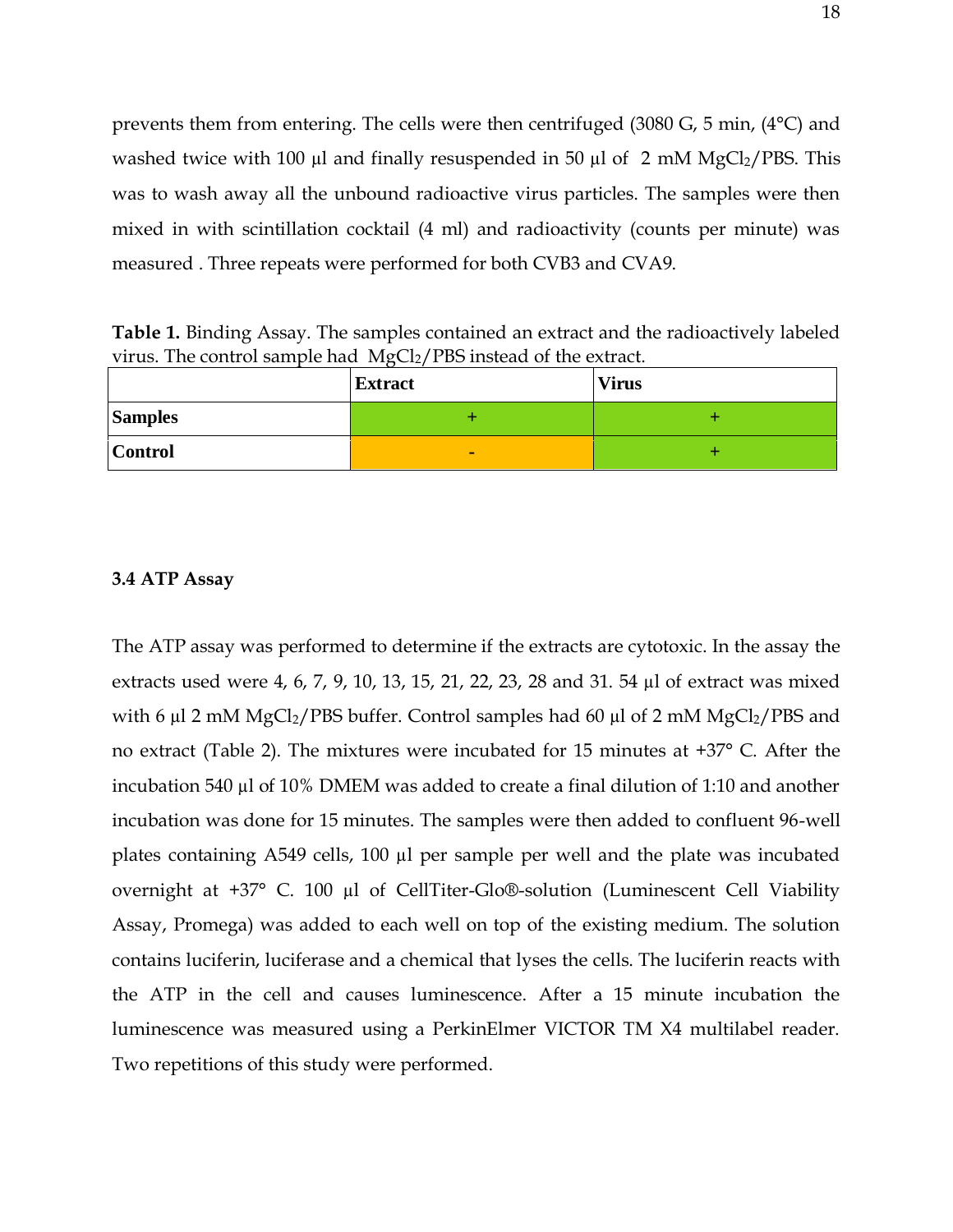|                | <b>Extract</b> |
|----------------|----------------|
| <b>Samples</b> |                |
| <b>Control</b> | -              |

**Table 2.** ATP Assay. The samples included extract. Control samples had MgCl<sub>2</sub>/PBS instead.

#### <span id="page-18-0"></span>**3.5 Pretreatment of Cells with Extract before Virus Infection Using CPE Assay**

The pretreatment experiment was performed to assess the role of cellular factors in the extract's antiviral activity. The experiment was performed on a 96-well plate with 15 000 cells in each well incubated for 24 hours in 37°C. It was assumed that the cell count doubles in this time to a total of 30 000 cells per well. The endophyte extracts in DMEM (1:10) were added on the cells and incubated for two hours prior to virus infection. Before adding the virus, the extracts were washed away by first removing the medium and then washing once with medium. It was thought that if the extracts have an effect on cellular factors that contributes to their antiviral activity, the effect could still be noticed immediately after the extracts had been removed. The virus was then added as a 1:2 000 dilution (multiplicity of infection CVB3:  $3,36 \times 10^7$ , CVA9:  $3,715 \times 10^7$ ) and the plate was incubated for 24 hours at 37°C. Two controls were used. One where no extract was added (only DMEM) and infected normally. The other one with no extract and no infection (Table 3). The plate was then stained with cytopathic effect (CPE) DYE (0.03% crystal violet, 2% ethanol and 36.5% formaldehyde), then lysed with lysis buffer (0.8979 g of sodium citrate and 1N HCl in 47.5% ethanol) The CPE dye stains the cells with color which is then released as they are lysed into a homogenous mix. The absorbance was measured at 570 nm using PerkinElmer VICTOR TM X4 multilabel reader to determine the amount of viable cells remaining in the wells (Schmidtke *et al.* 2001).

**Table 3.** Pretreatment experiment. The test samples had been treated with extract and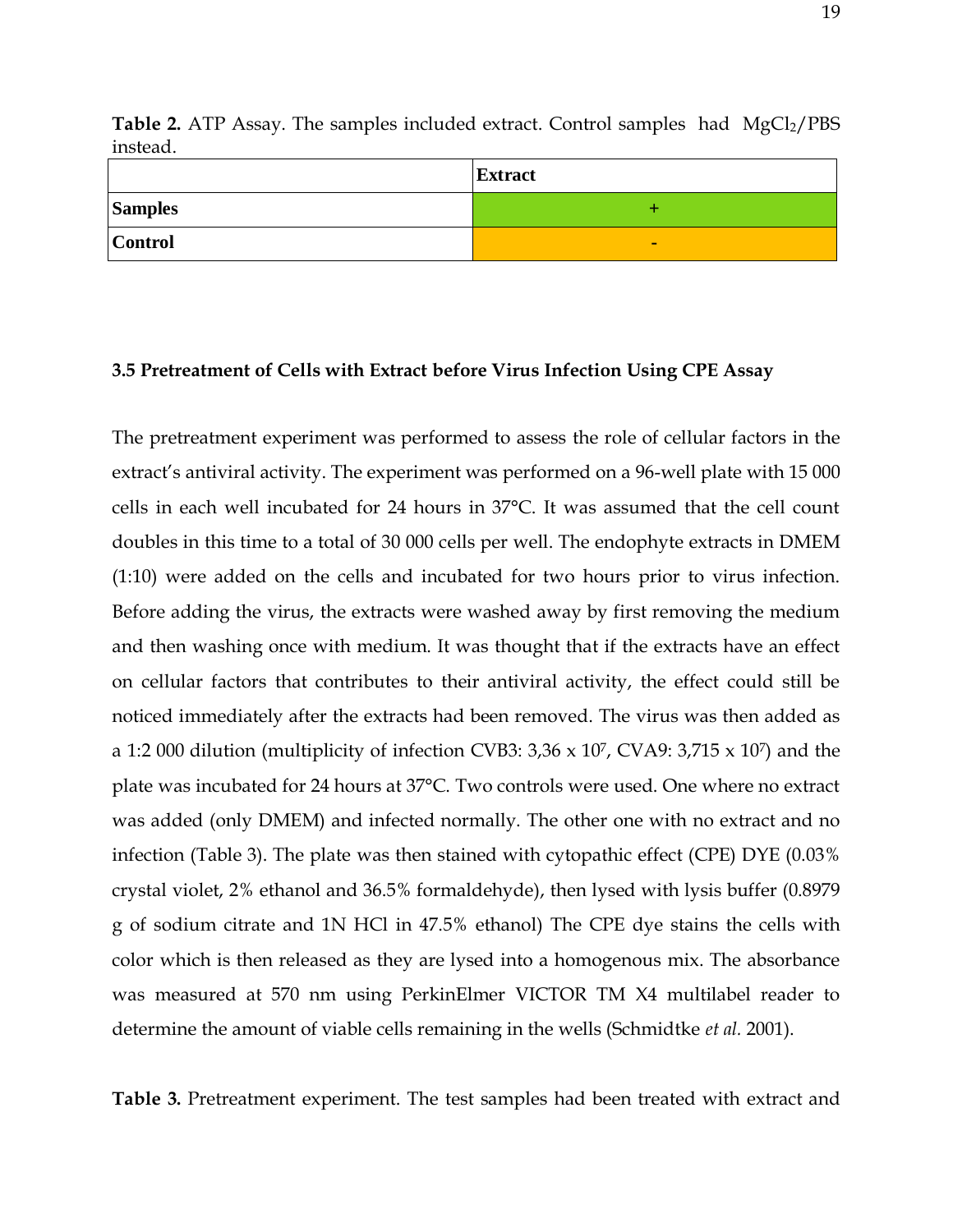|                      | Extract | <b>Virus</b> |
|----------------------|---------|--------------|
| <b>Samples</b>       |         |              |
| <b>Virus Control</b> | $\sim$  |              |
| <b>Cell Control</b>  | -       | $\sim$       |

infected with the virus. The virus control was not treated with extract but was infected. The cell control was neither treated nor infected.

## <span id="page-19-0"></span>**4. RESULTS**

## <span id="page-19-1"></span>**4.1 Radioactive Virus Labeling**

The radioactively labeled CVB3 and CVA9 were collected successfully, even though there was a problem in the first CVB3 ultracentrifugation part where the vials collapsed due to not being filled to the brim properly. After the CPM of each fraction was measured a graph was plotted and used to determine which fractions to collect for the experiments. For CVB3, fractions 14-17 were collected and pooled due to them containing the intact virus particles as well as the UIM particles (Myllynen *et al.* 2016) (Figure 3). For CVA9, fractions 16-18, containing the UIM and intact particles, were collected (Figure 4). Empty virus particles form the first major peak due to them being lighter. This is usually around fractions 8-10, but was at 10-11 in both of these experiments.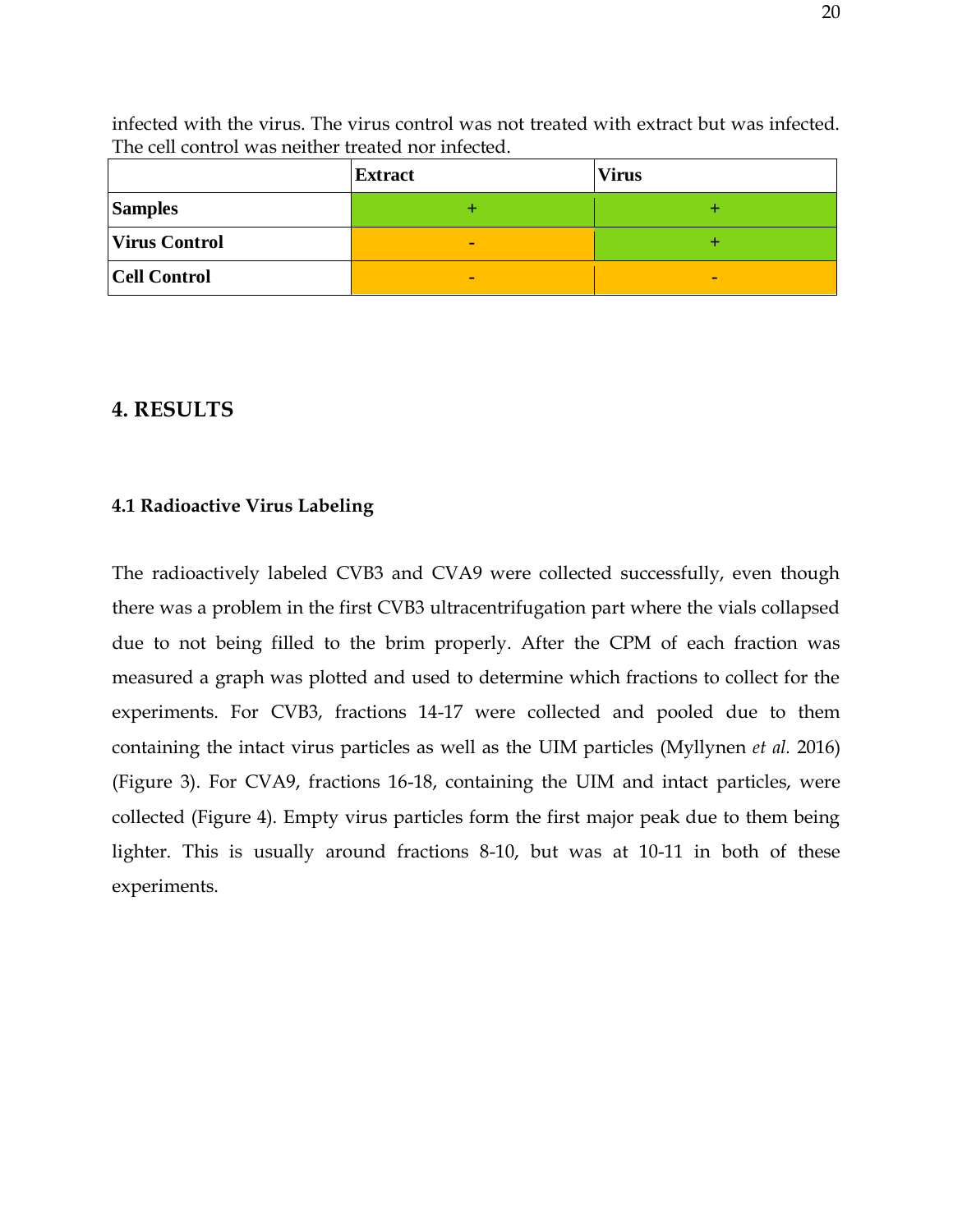

**Figure 3.** CVB3 radioactive labeling. The graph shows the measured CPM of each of the fractions collected from the sucrose gradient. The first major peak represents the empty virus particles (fractions 9-11). Typically, they reside in fractions 8-10. Around fraction 14 is the second peak that indicates the UIM particles and the final peak at 15-17 is the intact normal virus particles.



Figure 4. CVA9 radioactive labeling. The graph shows the CPM of the fractions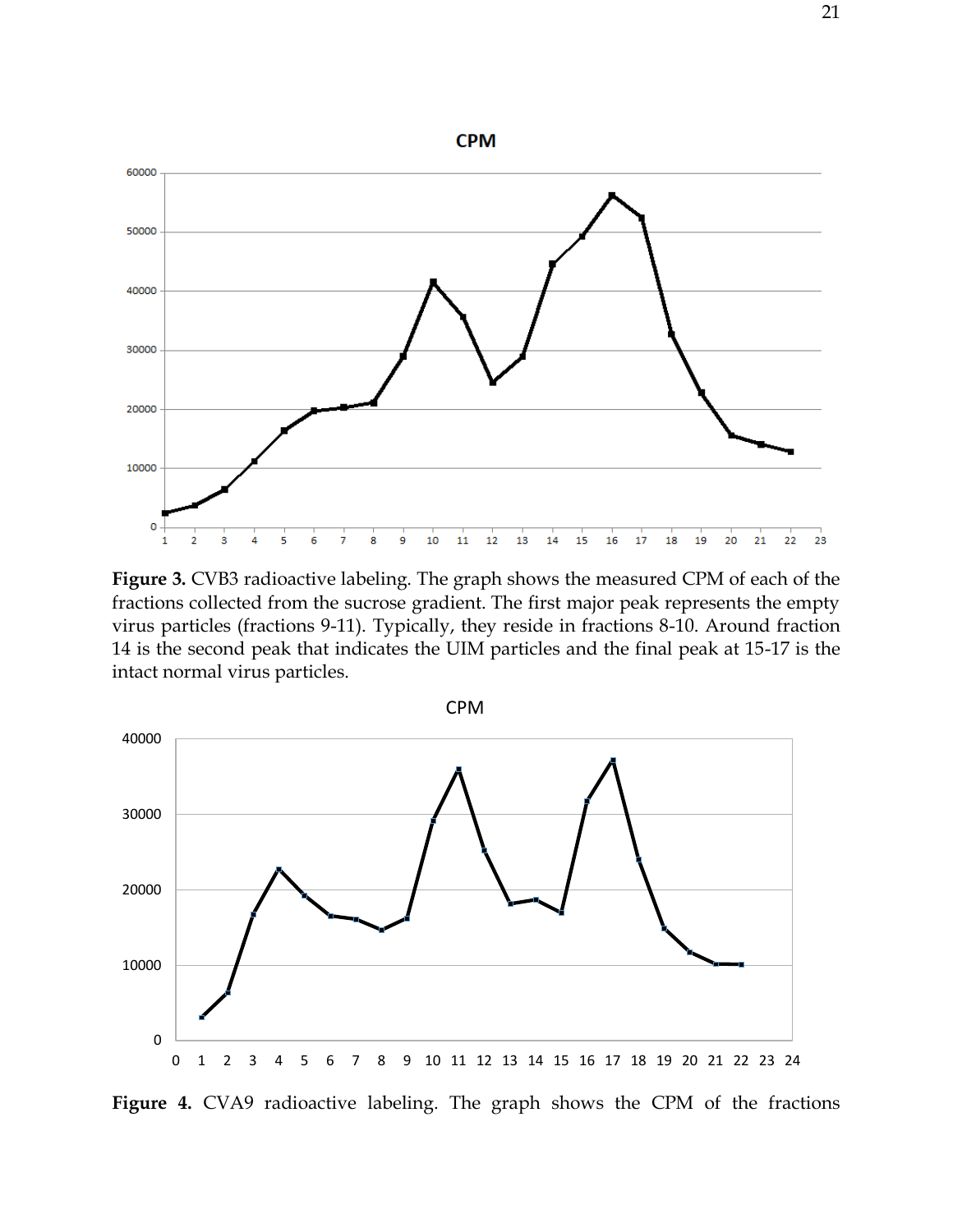collected from the sucrose gradient. The peak at fraction 11 represents the empty virus particles. The peak at 16-18 includes the UIM particles as well as the intact particles. Therefore, fractions 16-18 were collected. The minor peak at fraction 4 is of unknown origin.

## <span id="page-21-0"></span>**4.2 Binding Assay**

The binding assay was performed to determine the effect of the extract on the ability of the virus to bind to the cell surface. The radioactivity measured correlates with the amount of viruses remaining after the washes. The data from the binding assay experiments was averaged within the 3 replicates of each sample and normalized within the experiment with the control having a value of 1 (Figure 5). In the CVB3 binding assays, extracts 4, 7, 21, 22 and 27 caused increased binding in the first and second experiment. In both of them 13 showed decreased binding affinity, while 31 had no major effect. The third repeat suffered from greater variation and it is hard make any conclusions with the exception that 13 still seems to reduce binding. CVA9 experiments show increased binding with extracts 6, 9, 22 and 23 in each experiment while the effect of extracts 10, 15 and 28 are inconclusive. No statistical significance was found in the results.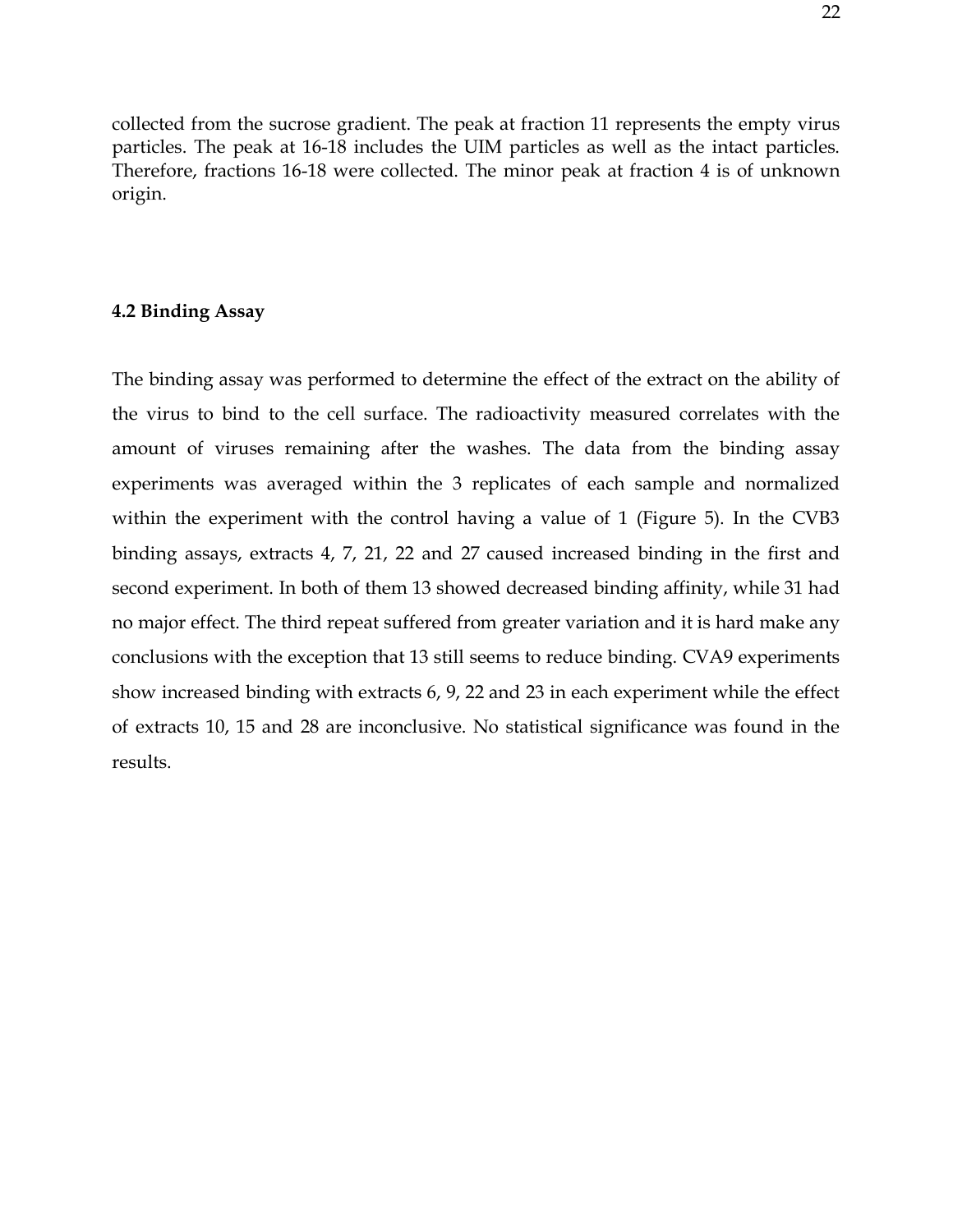

**Figure 5.** Binding Assays with CVB3 (**A-C**) and CVA9 (**D-F**). Control samples were infected cells without extract. Counts per minute average (CPMA) represents the radioactivity and thus the amount of viruses bound to the cells. The different samples are labeled according to the extract used. Results are the mean of three replicates with standard error of the mean (SEM). They were normalized within each experiment with control as 1. (**A**) The first experiment shows a slight increase in extracts 4, 7, 21, 22 and 27 with 21 being the highest, while 13 seems to have a diminishing effect on binding. Extract 31 seems to have no effect either way. (**B**) The second experiment follows the trend of the first one with 13 being the most effective at inhibiting binding. (**C**) The third experiment had a lot more deviation in the results and thus is more unclear. However extract 13 is the lowest and 27 the highest in binding. (**D**) The first CVA9 experiment shows higher binding with extracts 6, 9, 15, 22 and 23 with the last being the highest. The other extracts seem to have little effect. (**E**) Extracts 6 and 23 have higher binding but extracts 15 and 28 seem to have a diminishing effect. (**F**) Higher binding with extracts 6, 9, 15, 22 and 23. Lower with extract 28. No statistical significance was found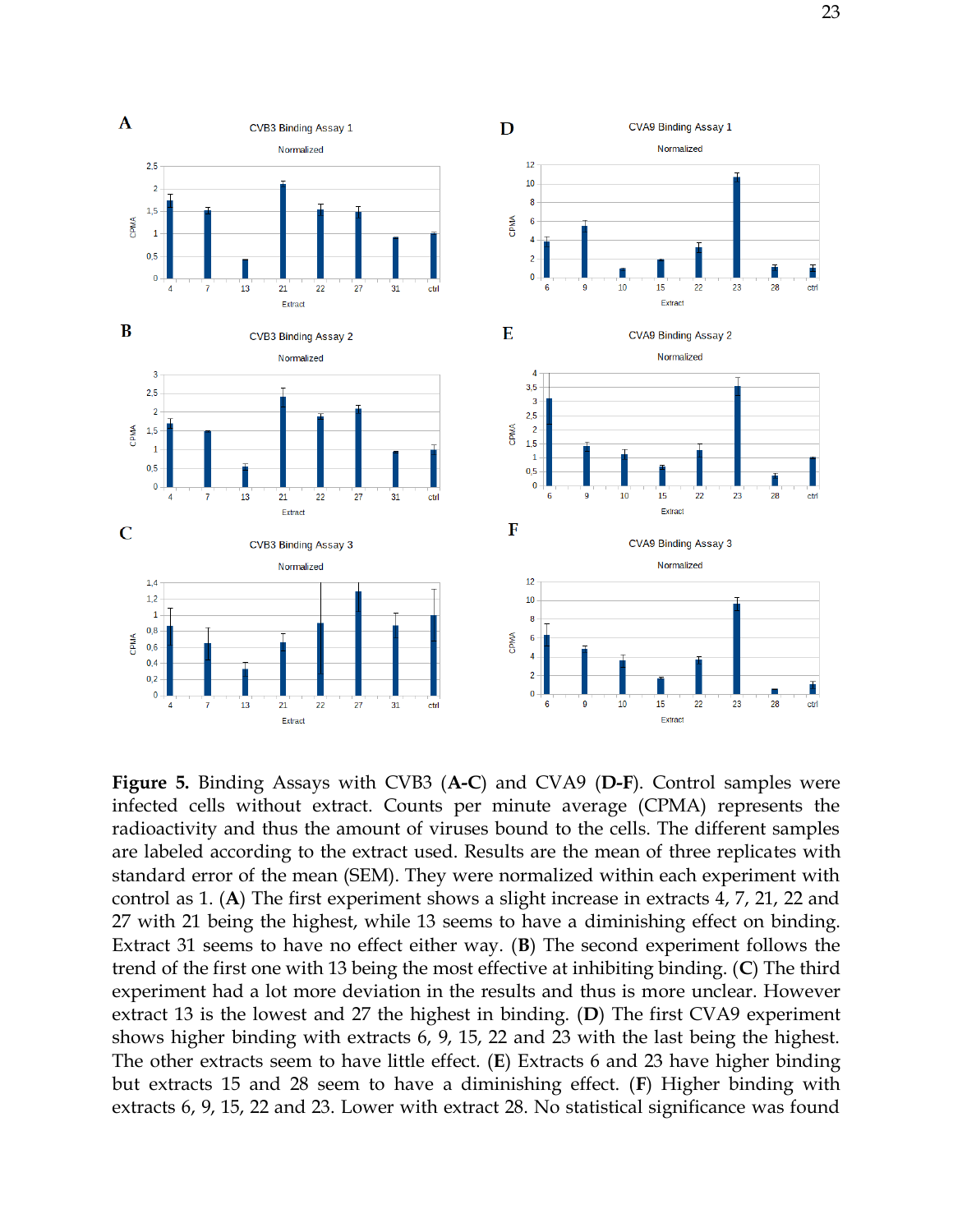in any of the results.

## <span id="page-23-0"></span>**4.3 Cytotoxicity Assay**

The cytotoxicity assay was performed to discover the effect of the extracts on the normal function of cells. The results show luminescence measured that represents the ATP activity in the cells in each sample. ATP activity is a good indicator of a cell's viability (Riss *et al.* 2004). The data is presented in figure 6 and 7. While extracts 7, 9, 15, and 25 seem to have caused some reduced ATP activity in one or both experiments, extracts 6, 10, 21 and 28 seem to have had either no visible effect or even increased ATP activity. Others like, extract 31 seems to fluctuate between experiments. No statistical significance was found in the results and that indicates the extracts to be non-cytotoxic.



**Cytotoxicity Assay 1** 

**Figure 6.** Cytotoxicity Assay 1. The samples were cells treated with the numbered extract. Control cells were without extract. Luminescence measured indicates the ATP activity and thus viability of the cells. The result is the mean of three replicates with SEM. As it looks, all the extracts (possibly excluding 10) had a slight negative effect to ATP activity. No statistical significance was found, however.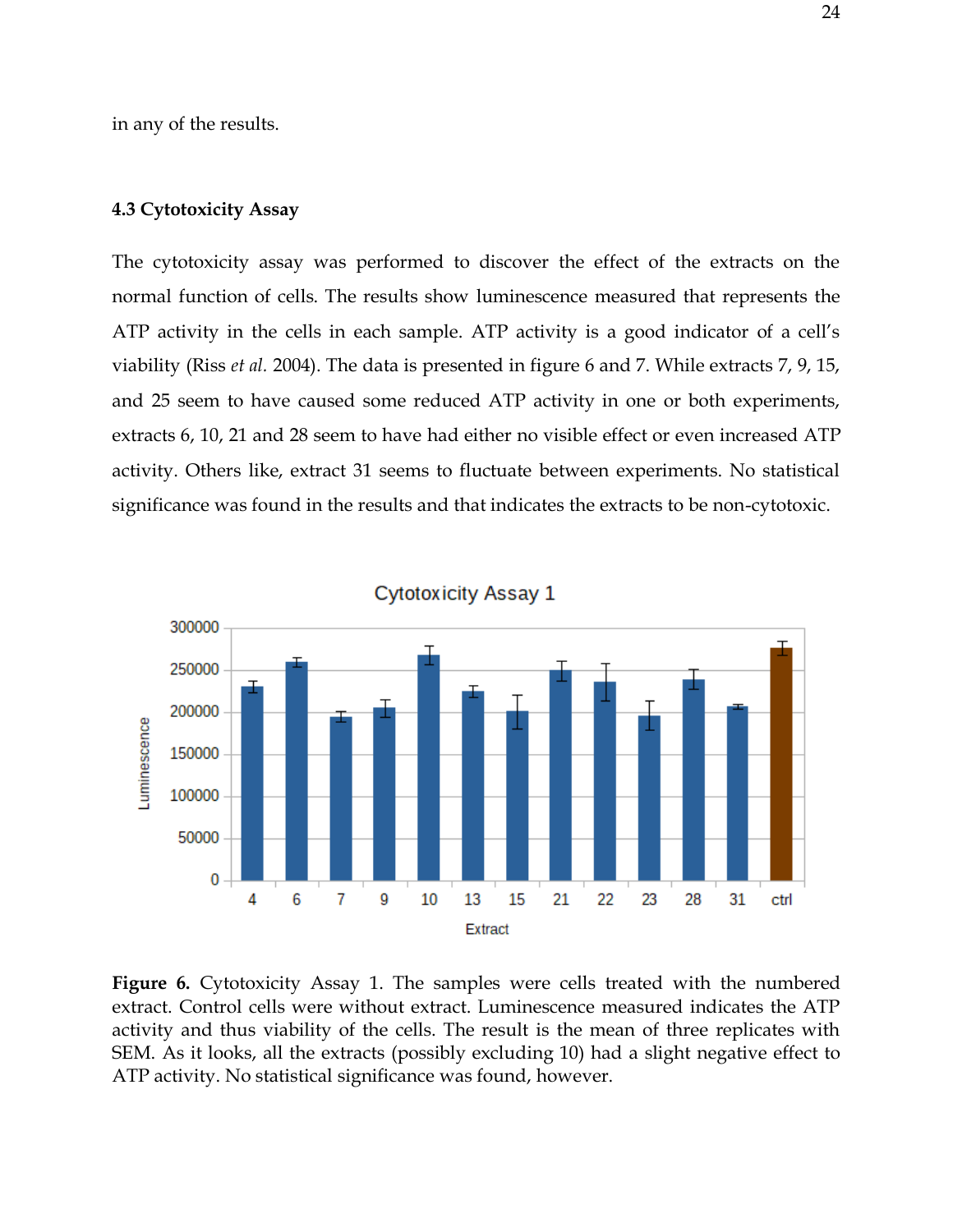

**Figure 7.** Cytotoxicity Assay 2. The samples were cells treated with the numbered extract. Control cells were without extract. Luminescence measured indicates the ATP activity and thus viability of the cells. The result is the mean of three replicates with SEM. Extract 7 had the most negative effect on ATP activity. Some of the extracts seem to possibly increase the ATP activity in the cells. No statistical significance was found, however.

#### <span id="page-24-0"></span>**4.4 Pretreatment Assay**

The purpose of the pretreatment assay was to assess the role of cellular factors in the extract's antiviral activity. The data presented measures the number of viable cells through absorbance caused by the CPE dye absorbed by the living cells (figure 8). The dye containing cells were lysed to create a homogenous mixture with an even and comparable absorbance between samples. When compared to the virus control, no statistically significant difference is detected. All the samples and virus controls had a significant (P>0,05) reduction in viable cells compared to the cell controls in experiments with both viruses. It can be assumed that the experiment was successful and that no antiviral effect was caused by the pretreatment process.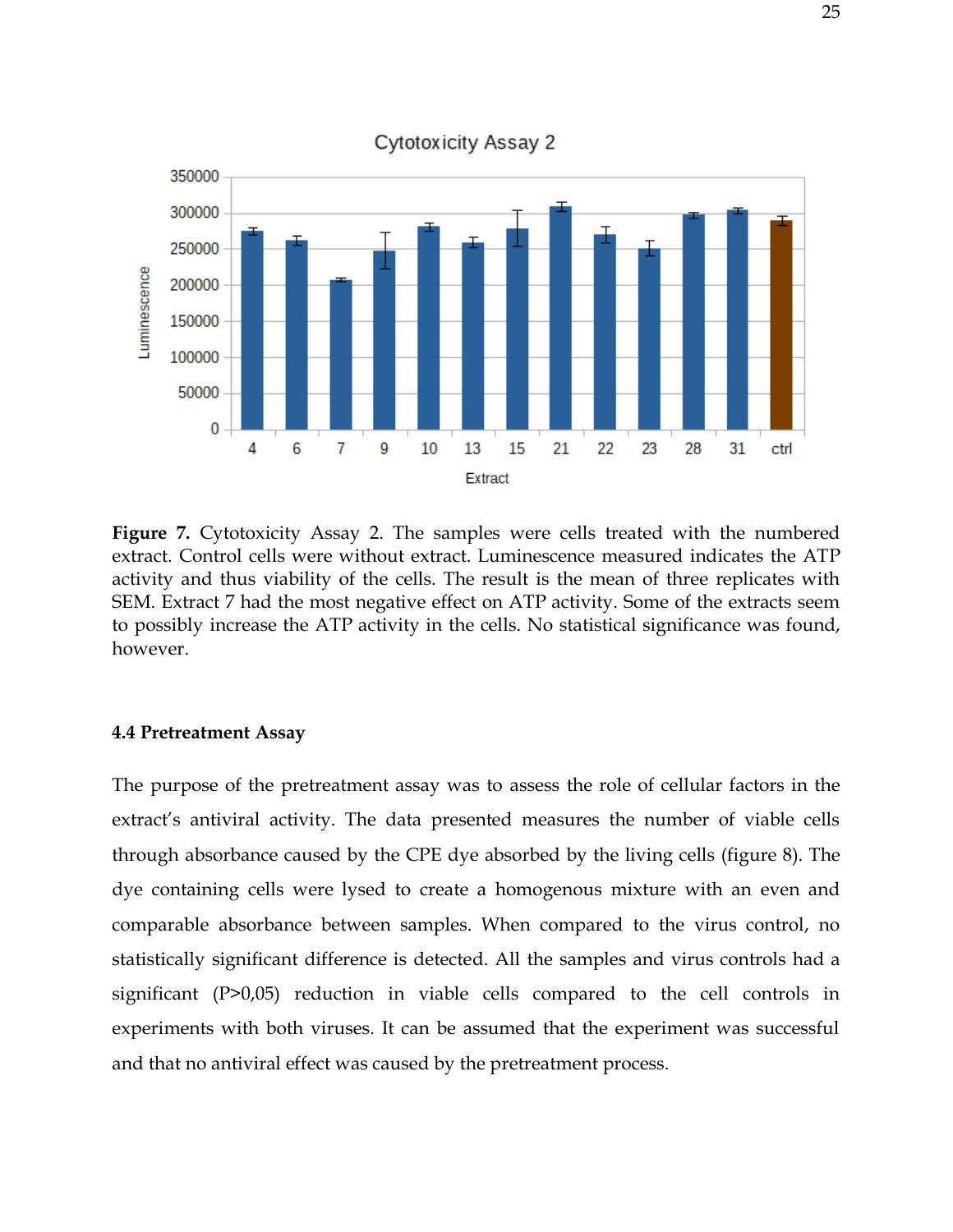

## Pretreatment Assay CVB3

Pretreatment Assay CVA9



**Figure 8.** The pretreatment assays. The absorbance represents the amount of living cells left. The virus control was infected normally but did not undergo pretreatment with an extract. The control was made up of wells containing uninfected cells. The result is the mean of three replicates with SEM. The experiments with CVB3 or CVA9 show no significant difference in the pretreated cells when compared to the virus control. The samples and virus controls however have significantly less viable cells remaining when compared to the cell controls.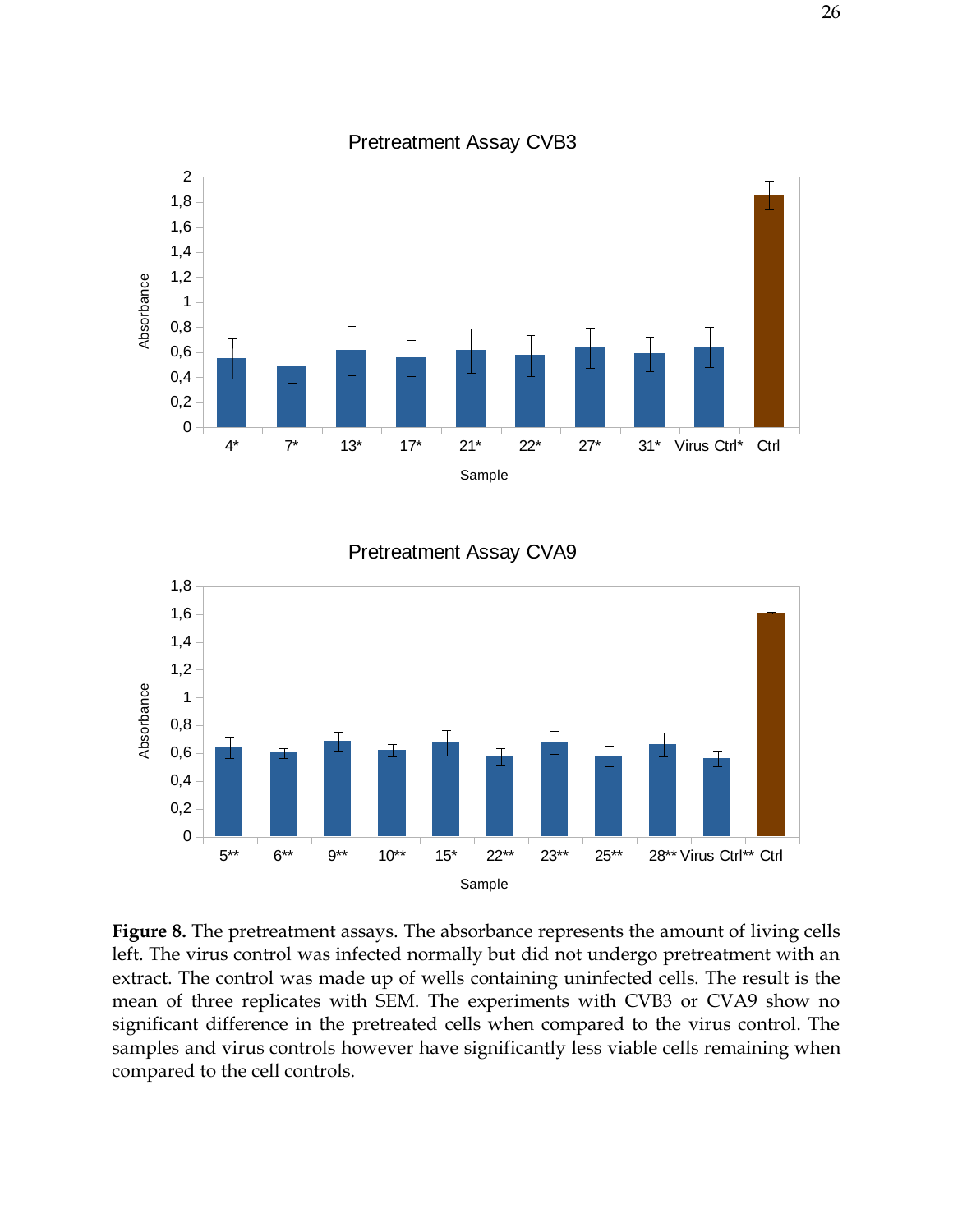## <span id="page-26-0"></span>**5. DISCUSSION**

We are only beginning to grasp the variety and abundance of severe, chronic disease caused by enteroviruses worldwide. Diseases such as type-1 diabetes and atherosclerosis are severely affecting quality of life and thus countermeasures against these infections must be developed. Vaccines and antiviral drugs are the tools needed to combat enterovirus infections. The only available vaccine against enteroviruses in this point of time is against PV. However, due to the wide range of EV-B serotypes, developing a vaccine against all of them would be highly impractical. A promising source of antiviral compounds are endophytic fungi extracts. Previous experiments have already found them to contain antiviral agents (Reshamwala 2017; Linnakoski *et al.* 2018).

In this study endophyte extracts were used that were previously shown to have direct antiviral effects on the virions. Here, the aim was to study further if the extracts would exert their effect via affecting on the binding on cells, or via acting through the host cell. Radioactively labeled (<sup>35</sup>S) CVB3 and CVA9 viruses were created and purified using a 5-20% sucrose gradient. These viruses where used to study the effects of the extracts effects on virus binding to the cell surface using a binding assay. In general, it was clear that most of the extracts did not have inhibitory effects on the binding. Only the number 13 showed a moderate inhibition on binding, while many caused an increase compared to the control sample. The results with CVA9 varied more from one experiment to the next. While there was no extract in particular that caused a reduction in binding, extracts 6, 9 and 23 caused mostly increases in binding. However, no statistical significance was found in either case confirming either. Why the extracts would cause an increase in the binding of viruses to the cell surface is a very interesting question. As this thesis did not study further the nature of the binding we can only guess, but there is a possibility that some of the extracts contain salts or other agents that cause the aggregation of viral particles on the cell surface (Floyd and Sharp 1978; Gerba and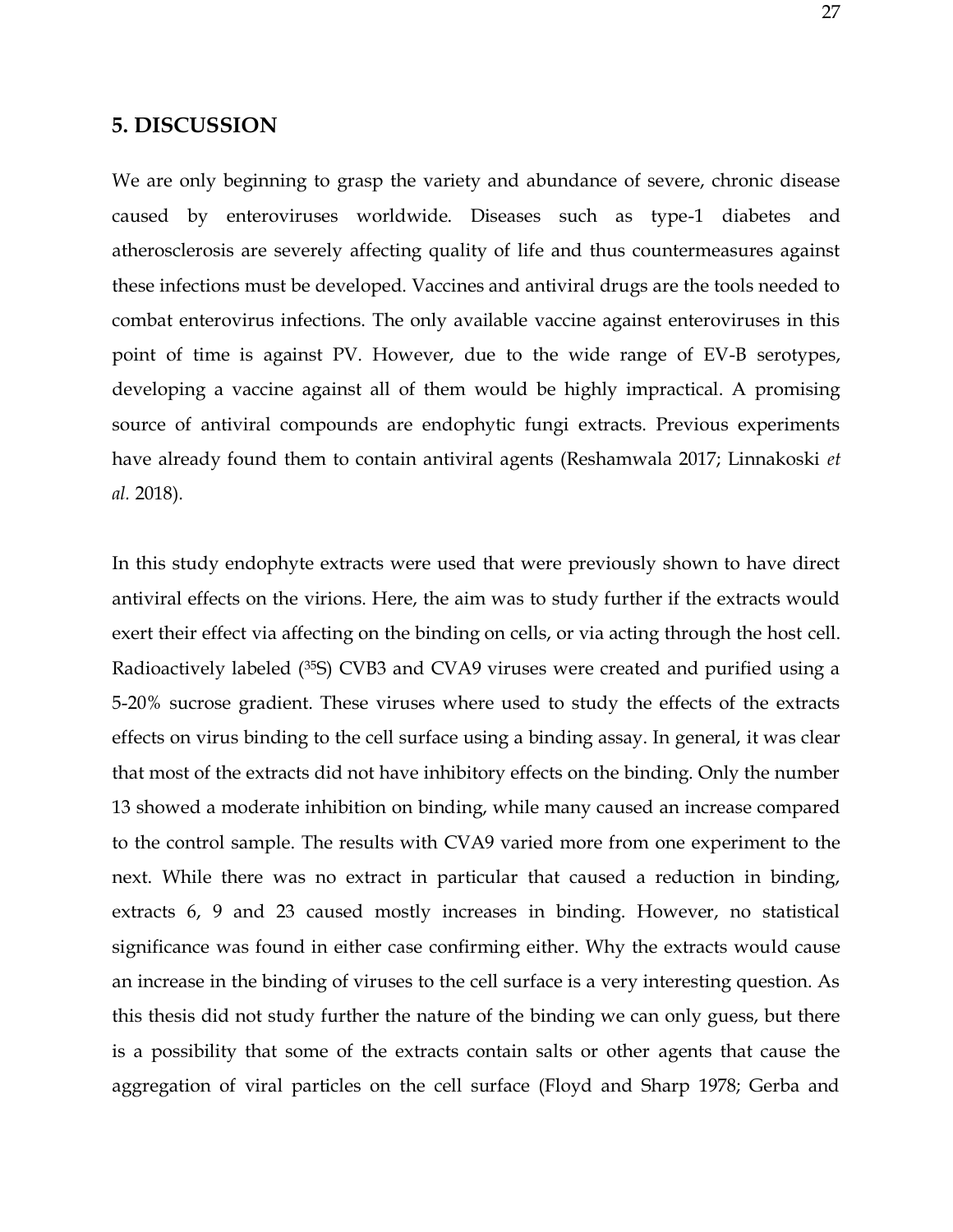Betancourt 2017). Further experiments studying this effect are warranted. Radioactive measurements are very sensitive and easily show even small pipetting errors and results between experiments can easily show variation. However, altogether, the results from both CVA9 and CVB3 show that the extract had more enhancing effect on the binding rather than inhibitory effects. Enhancing effects would possibly support entry of un-infective particles to enter the cells by endocytosis, which may be beneficial for vaccination purposes.

Cytotoxicity of the extracts was measured using an ATP assay. All of the extracts were found not to be cytotoxic. This is a promising sign if any extracts were to be used in drug development in the future. Other experiments involving biological extracts against viruses have found cytotoxic effects at quite low concentrations (Daoud and Soliman 2015). Most substances become cytotoxic at high enough concentration, but they can still have effective antiviral properties in safe concentrations (Nolkemper *et al.* 2006). Further research involving the antiviral effect of these extracts is worthwhile.

Finally, a pretreatment experiment was performed with the cells being exposed to the extracts for 2 hours before the infection, only to have the extracts removed as the infection was initiated. This was expected to reveal if any host mechanisms where influenced by the extracts to create an antiviral effect. No such evidence was found however, as the absorbance of the treated cells showed no statistical difference when compared to untreated infected cells (virus control). It could be concluded then, that whatever the antiviral target of the extracts is, it is not via a host mechanism. Perhaps the effects that the extracts have is very short-lived and by removing the extract from the solution when infecting the cells, any effect they may have had was nullified after a 24-hour infection. Other experiments have done pretreatment by incubating the virus with biological extract before infection and found that to be effective (Micol et al. 2005; Daoud and Soliman 2015). In fact, the original antiviral hits found from the extracts used in this experiment were found this way. As the pretreatment had no antiviral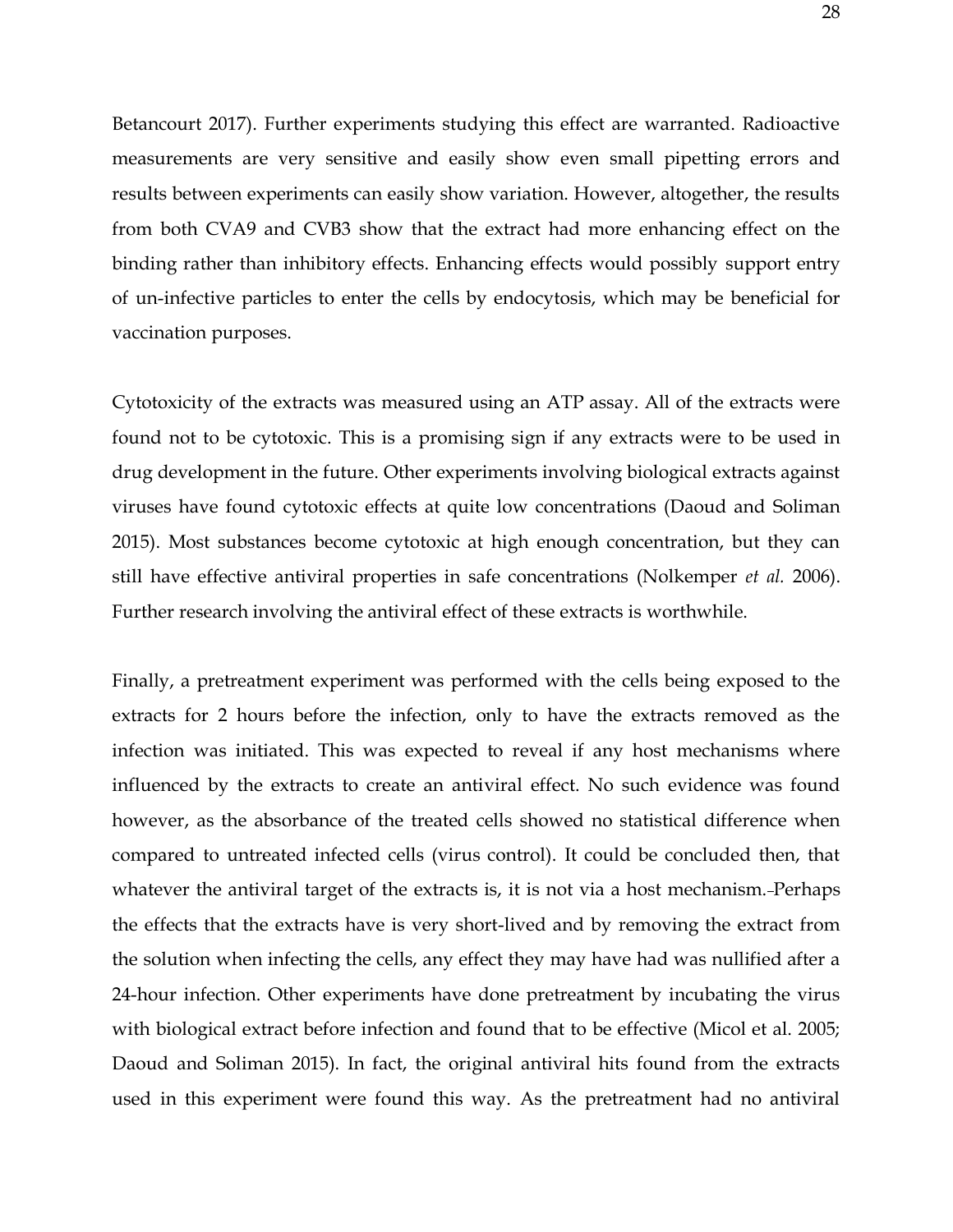effect, it would be reasonable to assume the extracts interact directly with the virus particles. As the virus has been incubated with the extracts before infection and the cells have been incubated with the extract before infection, the final combination would be to introduce the extracts to the cells after infection to confirm these suspicions (McMahon *et al.* 1993).

Currently the composition of the extracts used in this study is unknown. If they were ascertained, the bioactive compounds could be screened for antiviral molecules or compounds. When narrowed down to this level, the target could be easier to determine. For example, computational methods could be used to find binding sites on the virus capsid for the antiviral agents. It is also possible that no single substance is responsible for the antiviral effect, but instead the combination of several present in the extracts is required. This factor makes it hard to compare the results with other experiments since the concentrations used are effectively unknown. Further research will be made into fractionating the extracts into their bioactive compounds and determining their structure, which will be then further tested for their antiviral mechanism.

The need for antivirals against EV-Bs is dire. Endophyte extracts, such as the ones studied in this thesis, could be an as of yet largely untapped source of novel antiviral compounds. While previously found to have antiviral effects, the extracts specific antiviral target is unknown. This study has shown that the extracts do not prevent binding of the virions on the cells, nor that the effects are acting through the host cells. The most likely target is the viral capsid itself. Further research is necessary to determine the exact effects. The composition of the extracts could provide insight into the identity of the effective agent.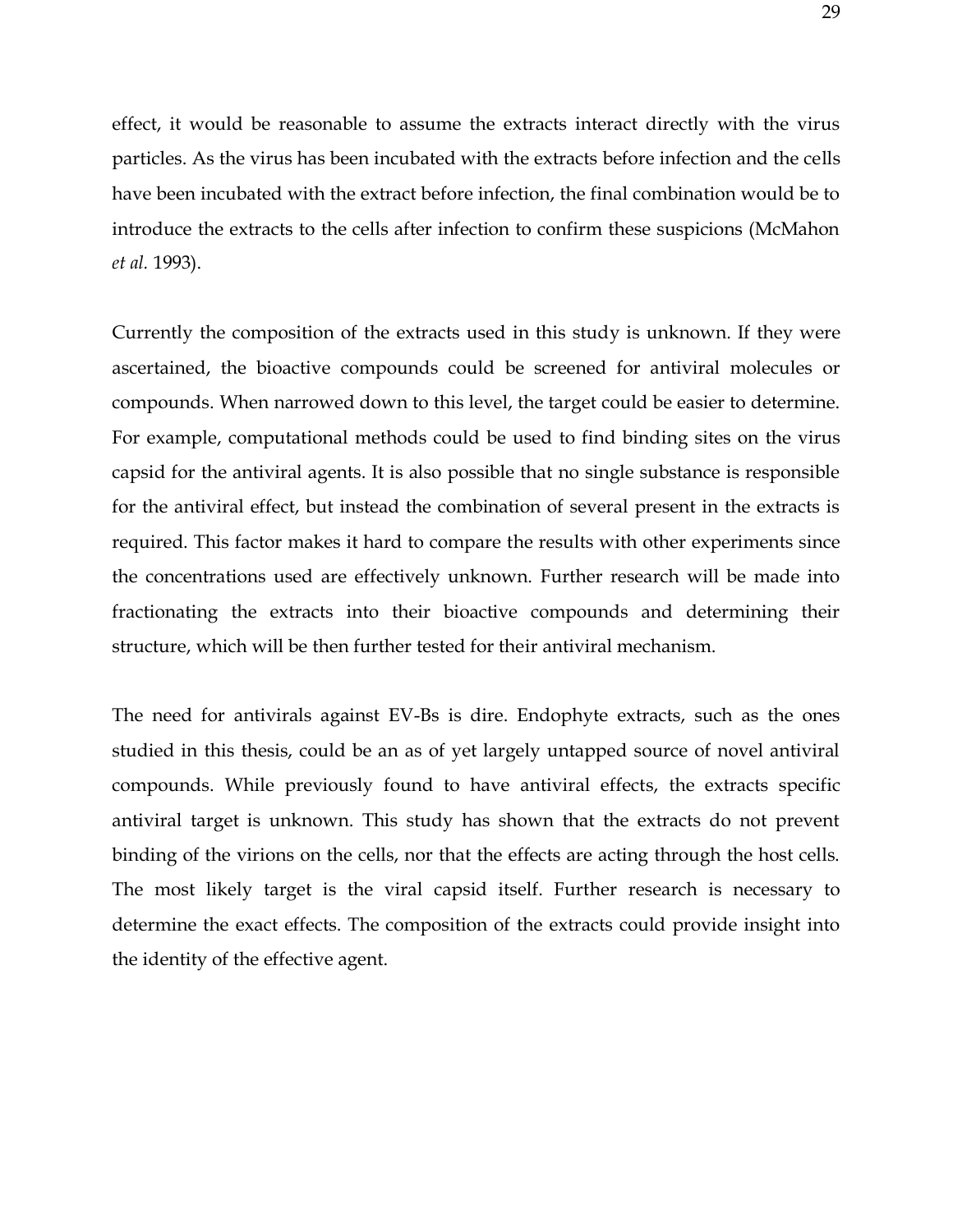## <span id="page-29-0"></span>**ACKNOWLEDGEMENTS**

Thanks to Varpu Marjomäki for this opportunity and the subject of my thesis. Thanks to Dhanik Reshamwala and Varpu Marjomäki for supervising my thesis process and all the help along the way. I would also like to thank the rest of Varpu Marjomäki Research Group for their assistance. The research in this thesis is going to be part of Dhanik Reshamwala's PhD work.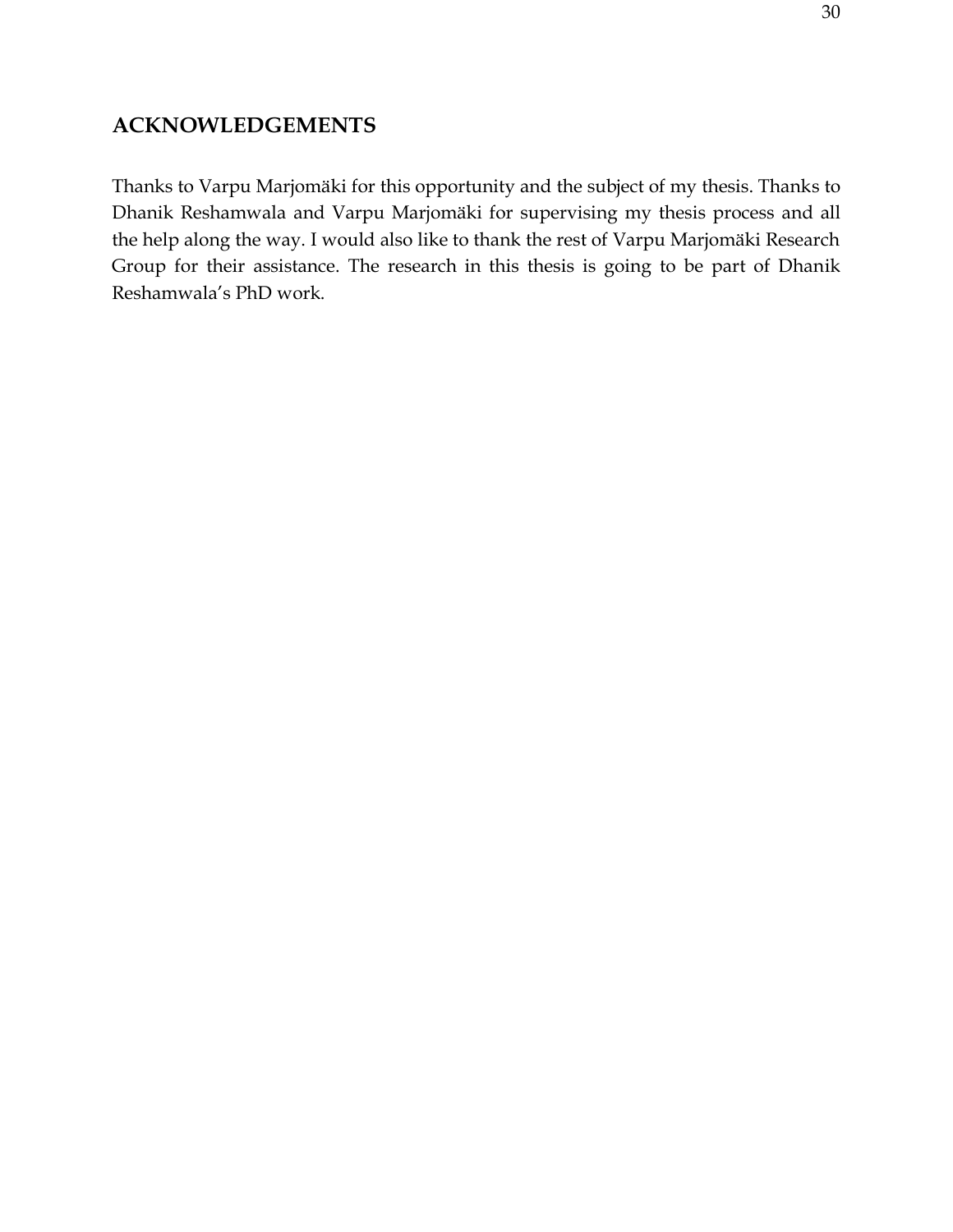## <span id="page-30-0"></span>**CITATIONS**

- Abzug M.J. 2014. The enteroviruses: Problems in need of treatments. *Journal of Infection* 68: S108–S114.
- Bacon C.W. & White J. 2000. *Microbial Endophytes*.
- Baker D., Mocek U. & Garr C. 2000. Natural products vs. combinatorials: a case studyle. *Biodiversity: New Leads for the Pharmaceutical and Agrochemical Industries*.
- Bergelson J.M. & Coyne C.B. 2013. Picornavirus Entry. In: Springer, New York, NY, pp. 24–41.
- Bergelson J.M., Cunningham J.A., Droguett G., Kurt-Jones E.A., Krithivas A., Hong J.S., Horwitz M.S., Crowell R.L. & Finberg R.W. 1997. Isolation of a common receptor for Coxsackie B viruses and adenoviruses 2 and 5. *Science (New York, N.Y.)* 275: 1320–1323.
- Brewer S. 2000. The relationship between natural products and synthetic chemistry in the discovery process. *Biodiversity: New Leads for the Pharmaceutical and Agrochemical Industries*.
- Chandra S. 2012. Endophytic fungi: novel sources of anticancer lead molecules. *Applied Microbiology and Biotechnology* 95: 47–59.
- Clercq E. De & Herdewijn P. 2010. Strategies in the Design of Antiviral Drugs. In: *Pharmaceutical Sciences Encyclopedia*, John Wiley & Sons, Inc., Hoboken, NJ, USA, pp. 1–56.
- Cohen C.J., Shieh J.T., Pickles R.J., Okegawa T., Hsieh J.T. & Bergelson J.M. 2001. The coxsackievirus and adenovirus receptor is a transmembrane component of the tight junction. *Proceedings of the National Academy of Sciences of the United States of America* 98: 15191–15196.
- Coyne C.B. & Bergelson J.M. 2006. Virus-Induced Abl and Fyn Kinase Signals Permit Coxsackievirus Entry through Epithelial Tight Junctions. *Cell* 124: 119–131.
- Coyne C.B., Shen L., Turner J.R. & Bergelson J.M. 2007. Coxsackievirus Entry across Epithelial Tight Junctions Requires Occludin and the Small GTPases Rab34 and Rab5. *Cell Host & Microbe* 2: 181–192.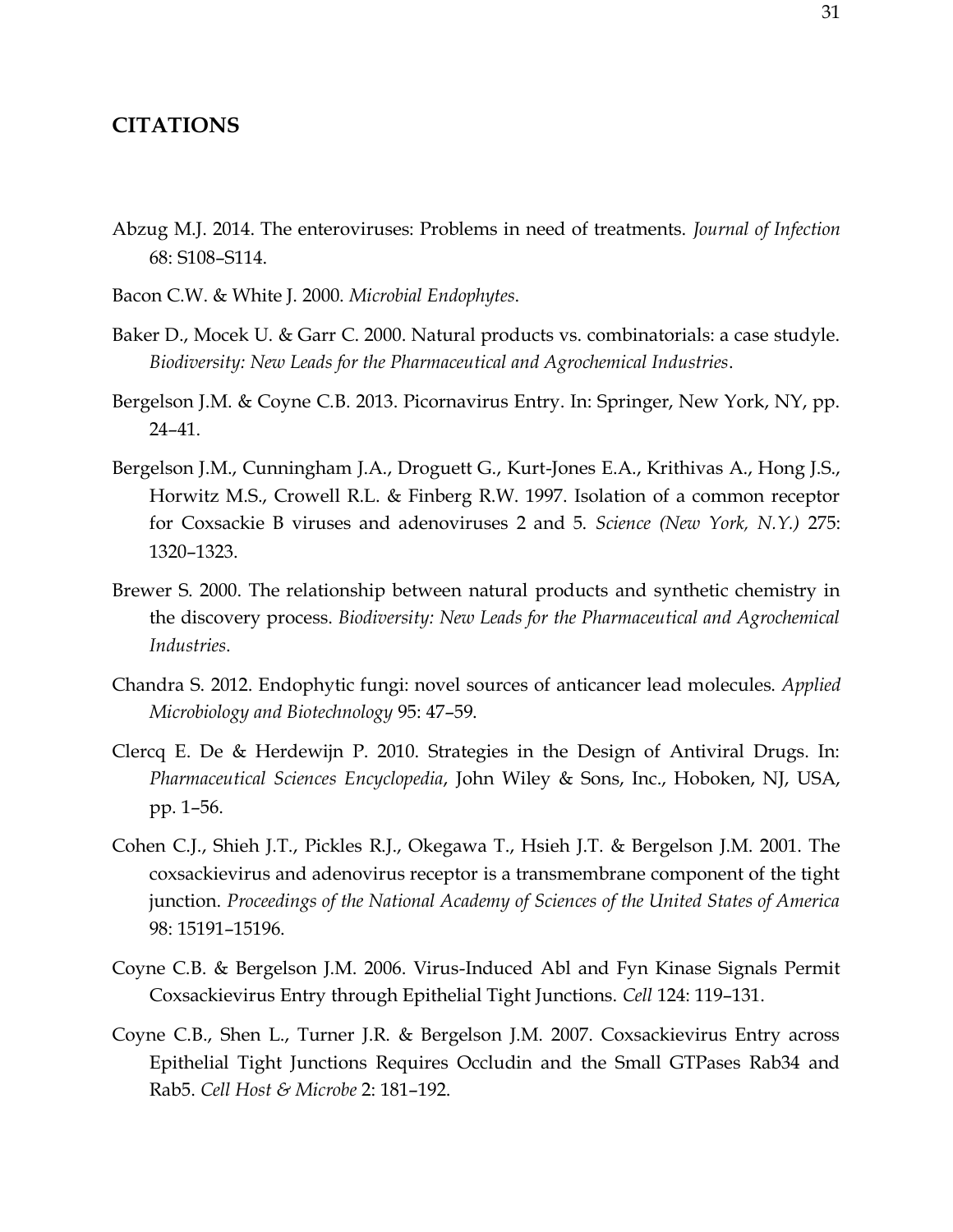- Daoud H.M. & Soliman E.M. 2015. Evaluation of Spirulina platensis extract as natural antivirus against foot and mouth disease virus strains (A, O, SAT2). *Veterinary world* 8: 1260–1265.
- Floyd R. & Sharp D.G. 1978. Viral aggregation: effects of salts on the aggregation of poliovirus and reovirus at low pH. *Applied and environmental microbiology* 35: 1084– 1094.
- Gerba C.P. & Betancourt W.Q. 2017. Viral Aggregation: Impact on Virus Behavior in the Environment. *Environmental Science & Technology* 51: 7318–7325.
- Grabley S. (Susanne) & Thiericke R. (Ralf). 1999. *Drug discovery from nature*. Springer.
- Hayden F.G., Herrington D.T., Coats T.L., Kim K., Cooper E.C., Villano S.A., Liu S., Hudson S., Pevear D.C., Collett M. & McKinlay M. 2003. Efficacy and Safety of Oral Pleconaril for Treatment of Colds Due to Picornaviruses in Adults: Results of 2 Double-Blind, Randomized, Placebo-Controlled Trials. *Clinical Infectious Diseases* 36: 1523–1532.
- Heikkila O., Susi P., Tevaluoto T., Harma H., Marjomaki V., Hyypia T. & Kiljunen S. 2010. Internalization of Coxsackievirus A9 Is Mediated by β2-Microglobulin, Dynamin, and Arf6 but Not by Caveolin-1 or Clathrin. *Journal of Virology* 84: 3666– 3681.
- Hilszczańska D. 2017. Endophytes characteristics and possibilities of application in forest management. *Forest Research Papers*.
- Huttunen M., Waris M., Kajander R., Hyypia T. & Marjomaki V. 2014. Coxsackievirus A9 Infects Cells via Nonacidic Multivesicular Bodies. *Journal of Virology* 88: 5138– 5151.
- Isaka M., Berkaew P., Intereya K., Komwijit S. & Sathitkunanon T. 2007. Antiplasmodial and antiviral cyclohexadepsipeptides from the endophytic fungus Pullularia sp. BCC 8613. *Tetrahedron* 63: 6855–6860.
- Kashimura T., Kodama M., Hotta Y., Hosoya J., Yoshida K., Ozawa T., Watanabe R., Okura Y., Kato K., Hanawa H., Kuwano R. & Aizawa Y. 2004. Spatiotemporal changes of coxsackievirus and adenovirus receptor in rat hearts during postnatal development and in cultured cardiomyocytes of neonatal rat. *Virchows Archiv* 444: 283–292.
- Laajala M. & Marjomäki V. 2019. A Common Receptor Found for Echoviruses. *Trends in*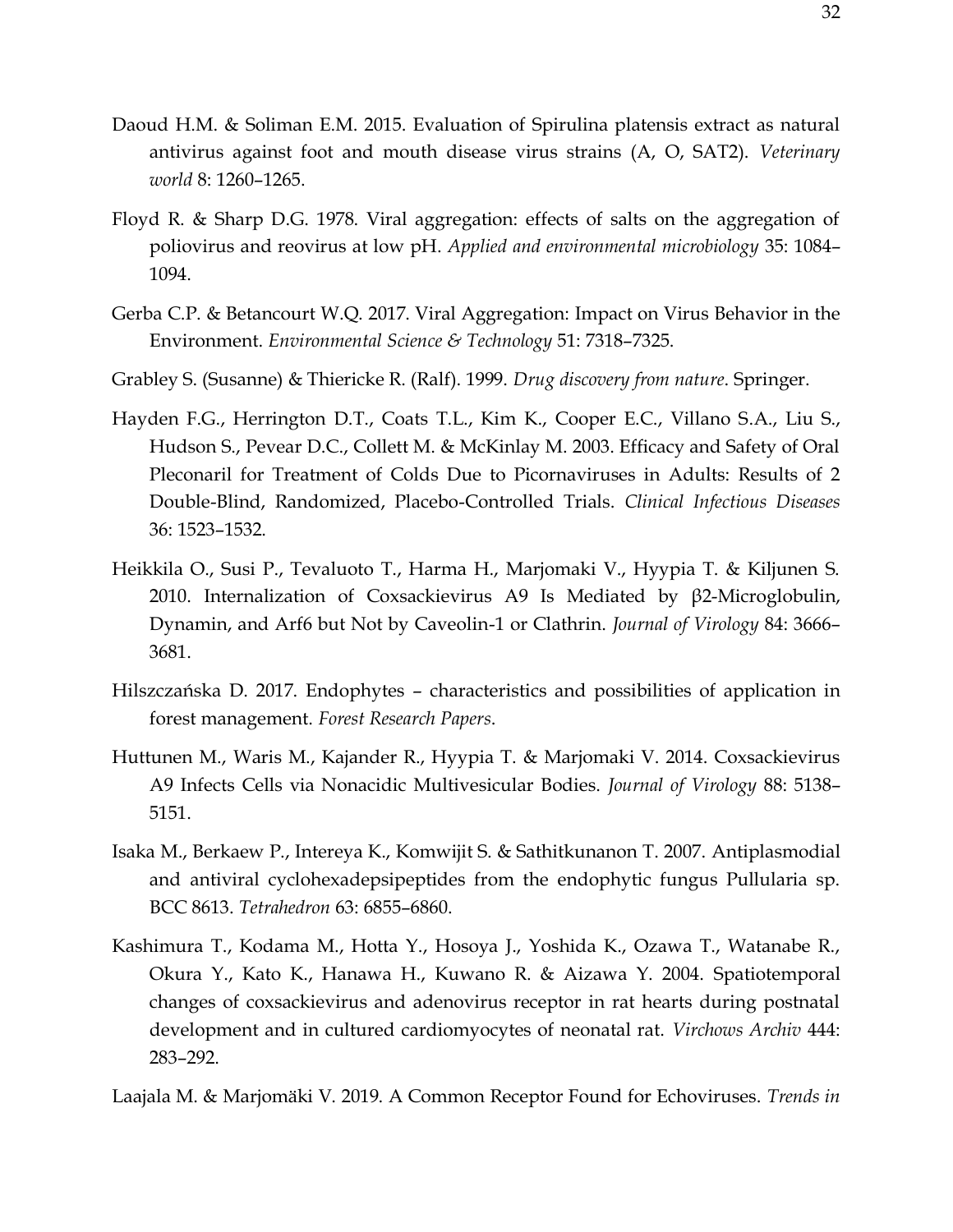*Microbiology* 27: 475–477.

- Laitinen O.H., Honkanen H., Pakkanen O., Oikarinen S., Hankaniemi M.M., Huhtala H., Ruokoranta T., Lecouturier V., André P., Harju R., Virtanen S.M., Lehtonen J., Almond J.W., Simell T., Simell O., Ilonen J., Veijola R., Knip M. & Hyöty H. 2014. Coxsackievirus b1 is associated with induction of β-cells autoimmunity that portends type 1 diabetes. *Diabetes*.
- Linden L. van der, Wolthers K.C. & Kuppeveld F.J.M. van. 2015. Replication and inhibitors of enteroviruses and parechoviruses. *Viruses* 7: 4529–4562.
- Linnakoski R., Reshamwala D., Veteli P., Cortina-Escribano M., Vanhanen H. & Marjomäki V. 2018. Antiviral agents from fungi: Diversity, mechanisms and potential applications. *Frontiers in Microbiology* 9.
- McMahon J.B., Gulakowski R.J., Weislow O.S., Schultz R.J., Narayanan V.L., Clanton D.J., Pedemonte R., Wassmundt F.W., Buckheit R.W. & Decker W.D. 1993. Diarylsulfones, a new chemical class of nonnucleoside antiviral inhibitors of human immunodeficiency virus type 1 reverse transcriptase. *Antimicrobial agents and chemotherapy* 37: 754–760.
- Marjomäki V., Turkki P. & Huttunen M. 2015. Infectious entry pathway of enterovirus B species. *Viruses* 7: 6387–6399.
- Meijer D.K.F., Jansen R.W. & Molema G. 1992. Drug targeting systems for antiviral agents: options and limitations. *Antiviral Research* 18: 215–258.
- Micol V., Caturla N., Pérez-Fons L., Más V., Pérez L. & Estepa A. 2005. The olive leaf extract exhibits antiviral activity against viral haemorrhagic septicaemia rhabdovirus (VHSV). *Antiviral Research* 66: 129–136.
- Myllynen M., Kazmertsuk A. & Marjomäki V. 2016. A Novel Open and Infectious Form of Echovirus 1. *Journal of Virology*.
- Nolkemper S., Reichling J., Stintzing F., Carle R. & Schnitzler P. 2006. Antiviral Effect of Aqueous Extracts from Species of the Lamiaceae Family against *Herpes simplex* Virus Type 1 and Type 2 *in vitro*. *Planta Medica* 72: 1378–1382.
- Norn S., Permin H., Kruse P.R. & Kruse E. 2009. [From willow bark to acetylsalicylic acid]. *Dansk medicinhistorisk arbog* 37: 79–98.
- Plevka P., Perera R., Cardosa J., Kuhn R.J. & Rossmann M.G. 2012. Crystal structure of human enterovirus 71. *Science (New York, N.Y.)* 336: 1274.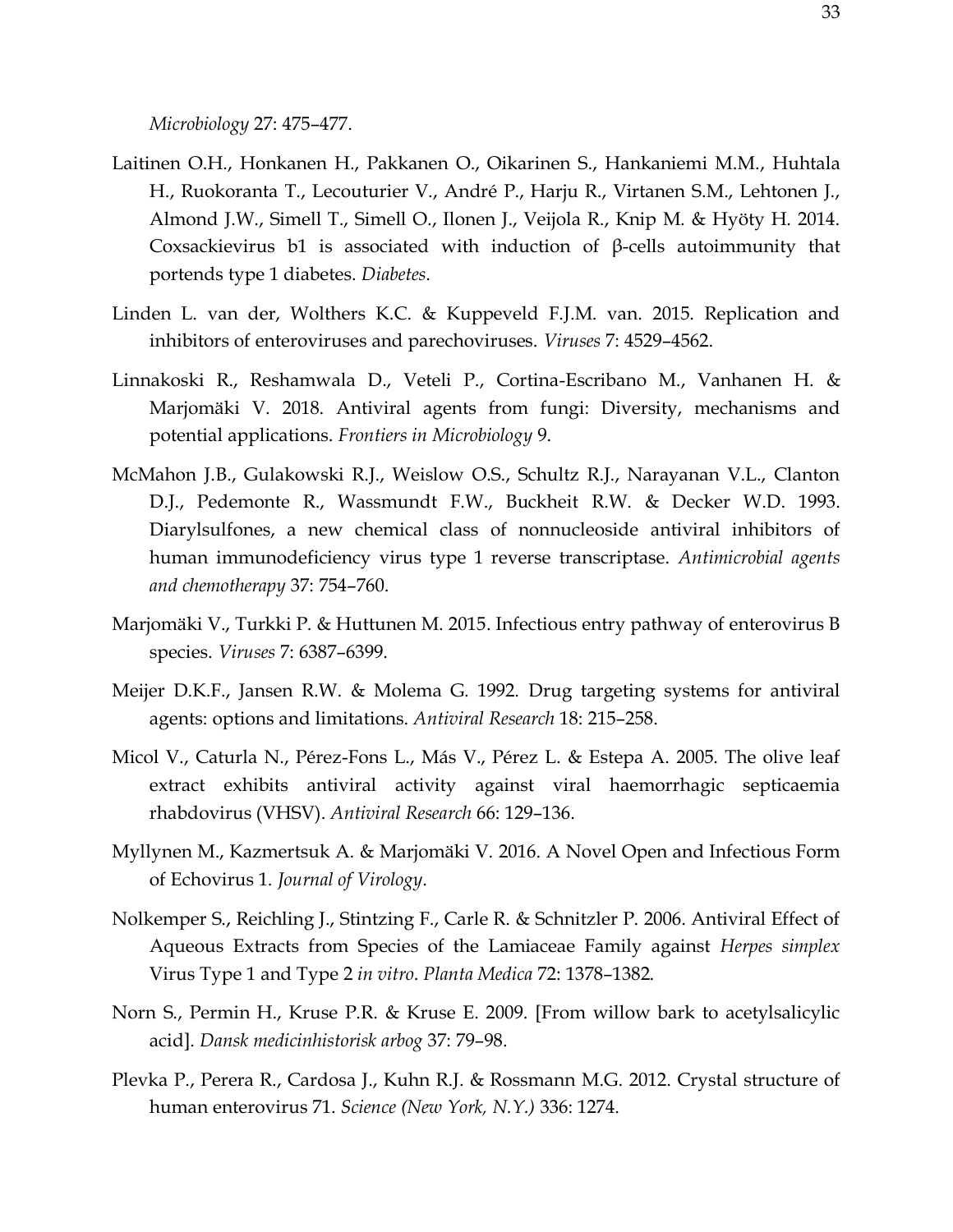- Reshamwala D. 2017. Master's Thesis: Fungal endophytes in search for novel anti-virals against enteroviruses Dhanik Reshamwala.
- Riss T.L., Moravec R.A., Niles A.L., Duellman S., Benink H.A., Worzella T.J. & Minor L. 2004. *Cell Viability Assays*. Eli Lilly & Company and the National Center for Advancing Translational Sciences.
- Roivainen M., Alfthan G., Jousilahti P., Kimpimäki M., Hovi T. & Tuomilehto J. 1998. Enterovirus infections as a possible risk factor for myocardial infarction. *Circulation* 98: 2534–2537.
- Roivainen M. & Klingel K. 2009. Role of enteroviruses in the pathogenesis of type 1 diabetes. *Diabetologia* 52: 995–996.
- Schaar H.M. van der, Linden L. van der, Lanke K.H.W., Strating J.R.P.M., Pürstinger G., Vries E. de, Haan C.A.M. de, Neyts J. & Kuppeveld F.J.M. van. 2012. Coxsackievirus mutants that can bypass host factor PI4KIIIβ and the need for high levels of PI4P lipids for replication. *Cell Research* 22: 1576–1592.
- Schmidtke M., Schnittler U., Jahn B., Dahse H.-M. & Stelzner A. 2001. A rapid assay for evaluation of antiviral activity against coxsackie virus B3, influenza virus A, and herpes simplex virus type 1. *Journal of Virological Methods* 95: 133–143.
- Selim K. 2012. Biology of Endophytic Fungi. *Current Research in Environmental & Applied Mycology*.
- Strobel G. & Daisy B. 2003. Bioprospecting for microbial endophytes and their natural products. *Microbiology and molecular biology reviews : MMBR* 67: 491–502.
- Triantafilou K. & Triantafilou M. 2003. Lipid raft microdomains: Key sites for Coxsackievirus A9 infectious cycle. *Virology* 317: 128–135.
- Virucides an overview | ScienceDirect Topics.
- Wani M.C., Taylor H.L., Wall M.E., Coggon P. & Mcphail A.T. 1971. Plant Antitumor Agents.VI.The Isolation and Structure of Taxol, a Novel Antileukemic and Antitumor Agent from Taxus brevifolia2. *Journal of the American Chemical Society*.
- Williams C.H., Kajander T., Hyypia T., Jackson T., Sheppard D. & Stanway G. 2004. Integrin v 6 Is an RGD-Dependent Receptor for Coxsackievirus A9. *Journal of Virology*.
- Willis K.J. (ed. . 2017. State of the World's Plants 2017. *Royal Botanic Gardens, Kew*: 44–46,